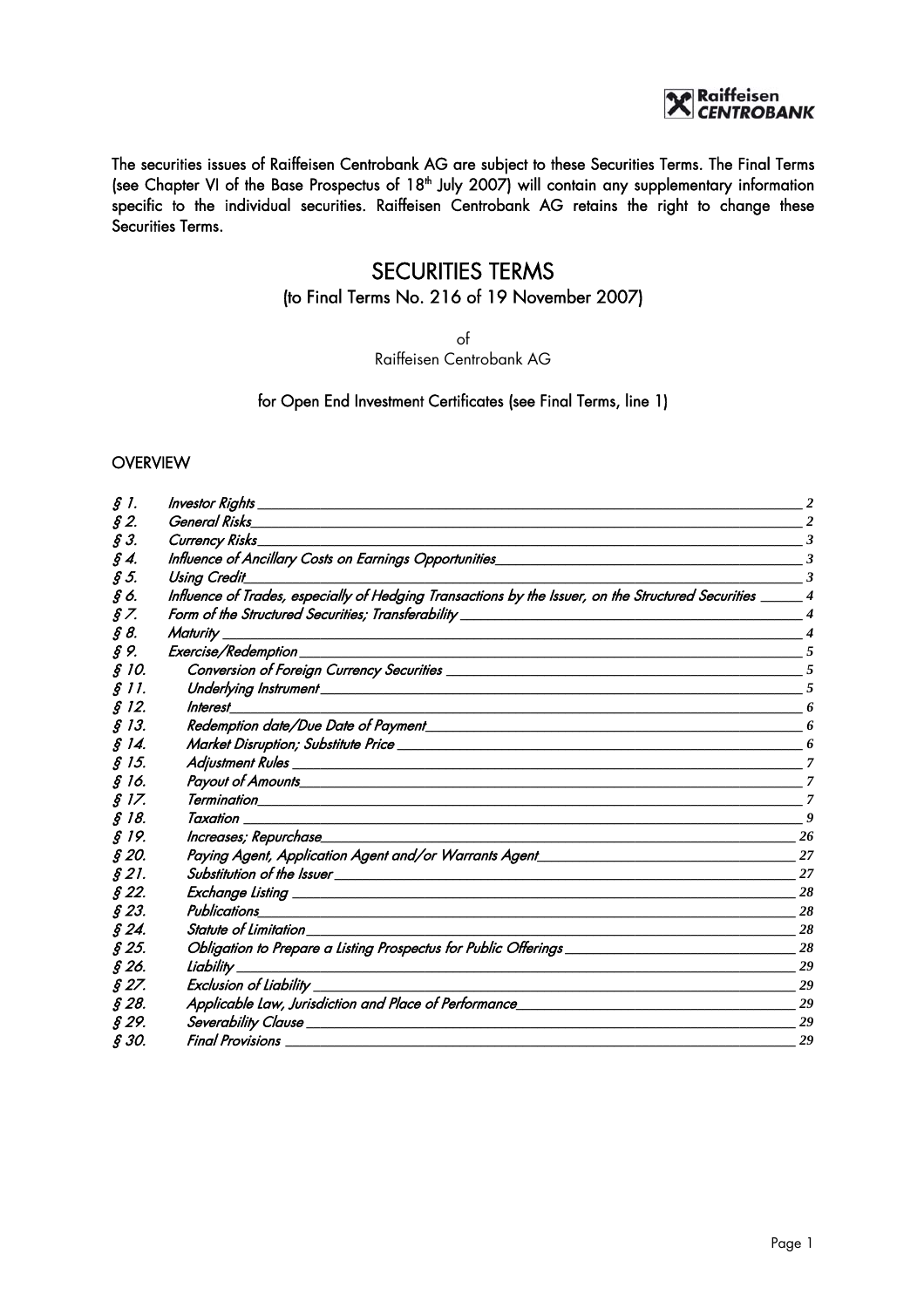# § 1. Investor Rights

- 1. Raiffeisen Centrobank AG, Tegetthoffstraße 1, 1010 Vienna ("Issuer") issues as of 19 November 2007 (see FT, line 40) a total volume of up to (see column "Volume" in the excerpt of the offering; FT, line 49) Open End Investment Certificates (see FT, line 1) pursuant to these Securities Terms, ISIN (see column "ISIN Product" in the excerpt of the offering; FT, line 2) on the UTX®EUR Index (see column "Underlying Instrument (UL)" in the excerpt of the offering; FT, line 10-12).
- 2. The structured security entitles the holder the right to claim redemption pursuant to § 9.
- 3. The structured securities are listed on an exchange and can be traded continuously in denominations of one (see FT, line 51) or a multiple thereof on every exchange trading day on the exchange and over the counter.
- 4. The issuance of structured securities is done in the form of a continuous issue.
- 5. The issue price of the securities (see column "Issue Price" in the excerpt of the offering) is fixed taking into account several different factors (e.g. price of the underlying instrument of the security on a certain date and the fluctuation range, current interest rates, exchange rates, future dividend expectations and product-specific parameters). The issue price will be the official closing price of UTX®EUR on 4 December 2007 (fixing date) multiplied by the subscription ratio plus 4 % issue surcharge (see FT, line 53 and 53) during the subscription period (see FT, line 50).
- 6. Unless otherwise stipulated or supplemented in the Final Terms (see FT, line 38), the conversion of the issue price at the start of the term of the issue and during its term is based on the respective foreign currency (FC) FC/product currency (PC) median rate.

In the case of "quanto" – currency hedged – securities, the respective foreign currency is always expressed 1:1 in the product currency. This means that the respective foreign currency unit automatically corresponds to a unit of the respective product currency.

"Foreign Currency" in the meaning of these Securities Terms is a currency other than the product currency.

# § 2. General Risks

- 1. The issuer has the intention under usual market conditions to quote current buy and sell prices. The issuer, however, does not enter into any legal obligation vis-à-vis the holder of structured products to quote such prices or with respect to the amount or the determination of such prices. Therefore, the buyer of a structured security cannot rely on being able to sell a structured product at a certain time or for a certain price. Market disruptions (see § 14), for example, can delay the determination of prices.
- 2. The structured securities are risky instruments used to invest assets. If the underlying instrument of the respective certificate develops adversely, there is a risk of loss of a greater part or of the total amount of the invested capital. The holder of structured securities therefore also carries the risk that the financial situation of the issuer of the structured securities could change for the worse.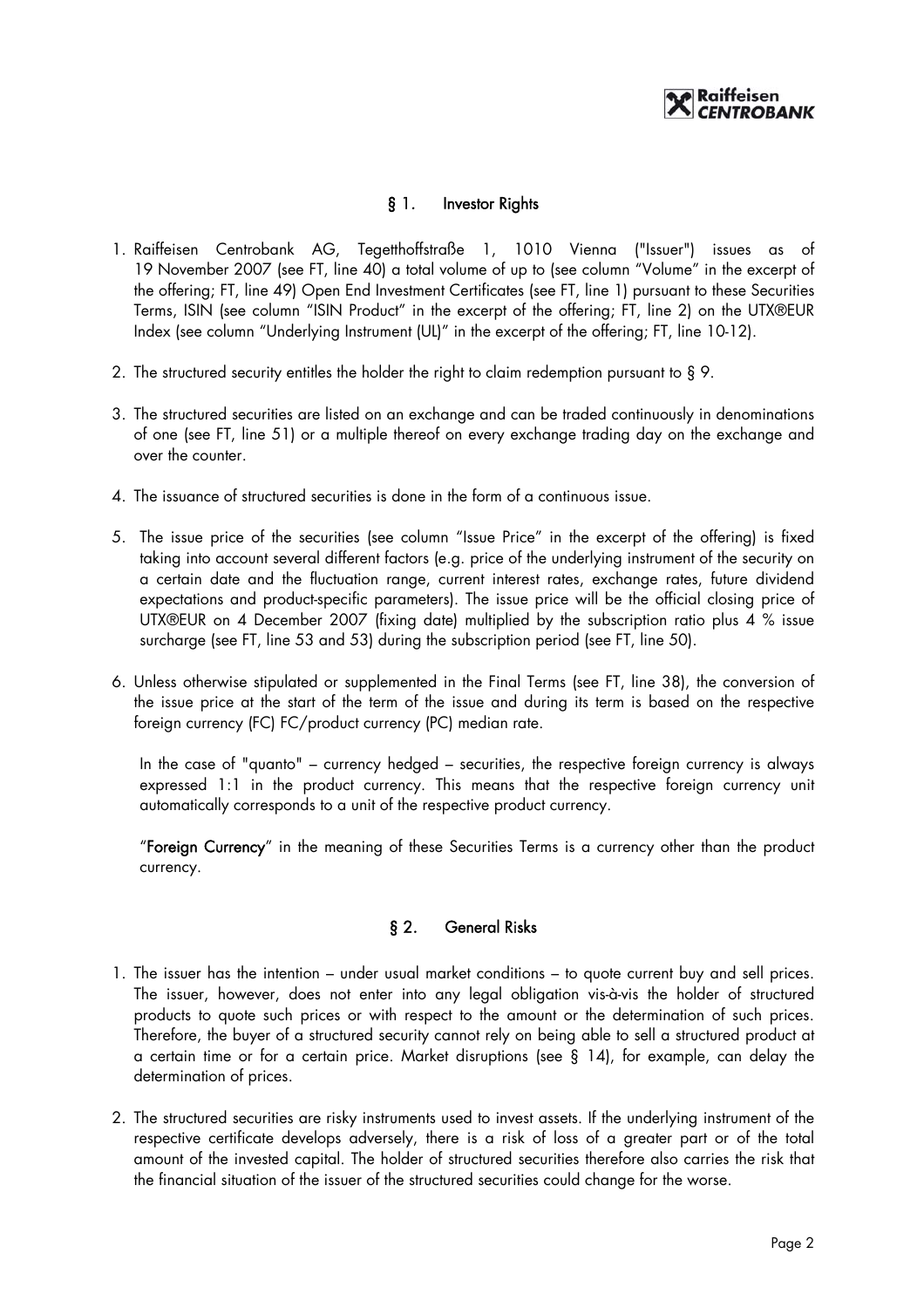

3. The value of structured securities is influenced not only by the changes to the price of the underlying instrument, but additionally by a number of other factors such as the maturity of the structured securities (and other product-specific parameters) as well as by the frequency and intensity of price fluctuations (volatility) of the underlying instrument. A reduction in the value of a structured security may occur even if the price of the underlying instrument remains constant.

# § 3. Currency Risks

In the case of a securitized claim in the form of a structured security relating to a foreign currency and/or being calculated in a foreign currency unit, or if the value of the underlying instrument of the security is denominated in such a foreign currency or currency unit, then the risk of loss shall not depend solely on the development of the value of the underlying security, but also on the adverse developments on the foreign exchange markets. Adverse developments on foreign exchange markets can heighten the risk of loss in the following ways:

- the value of the structured securities acquired is accordingly reduced;
- there is a decrease in the potential settlement amount to be received, or
- the price of the underlying instrument decreases accordingly.

Even in the case of structured securities hedged against currency risks by fixing the rate of exchange, interest rate risks can still arise due to the divergent interest rate levels that can have a negative influence on the price of a structured security.

# § 4. Influence of Ancillary Costs on Earnings Opportunities

Commissions and other transaction costs that arise when buying or selling structured products can give rise to costs – especially in combination with a low order value – that may extremely reduce the earnings opportunities of the structured securities. Therefore, investors are recommended to inform themselves of the costs of buying or selling a structured product before investing.

# § 5. Using Credit

If a holder of structured securities finances the acquisition of such securities by taking out a loan, he or she must not only repay the loss if expectations are not realized, but must also repay the loan with interest. This substantially increases the risk of loss. The holder of a structured product should therefore never rely on being able to repay the loan and interest from the profit made on the trade in structured securities. Rather, the buyer of structured securities has to examine his or her financial situation before the purchase to ascertain whether he or she will be able to pay interest, and if necessary, to repay the loan on short notice even if the expected profit turns out to be a loss.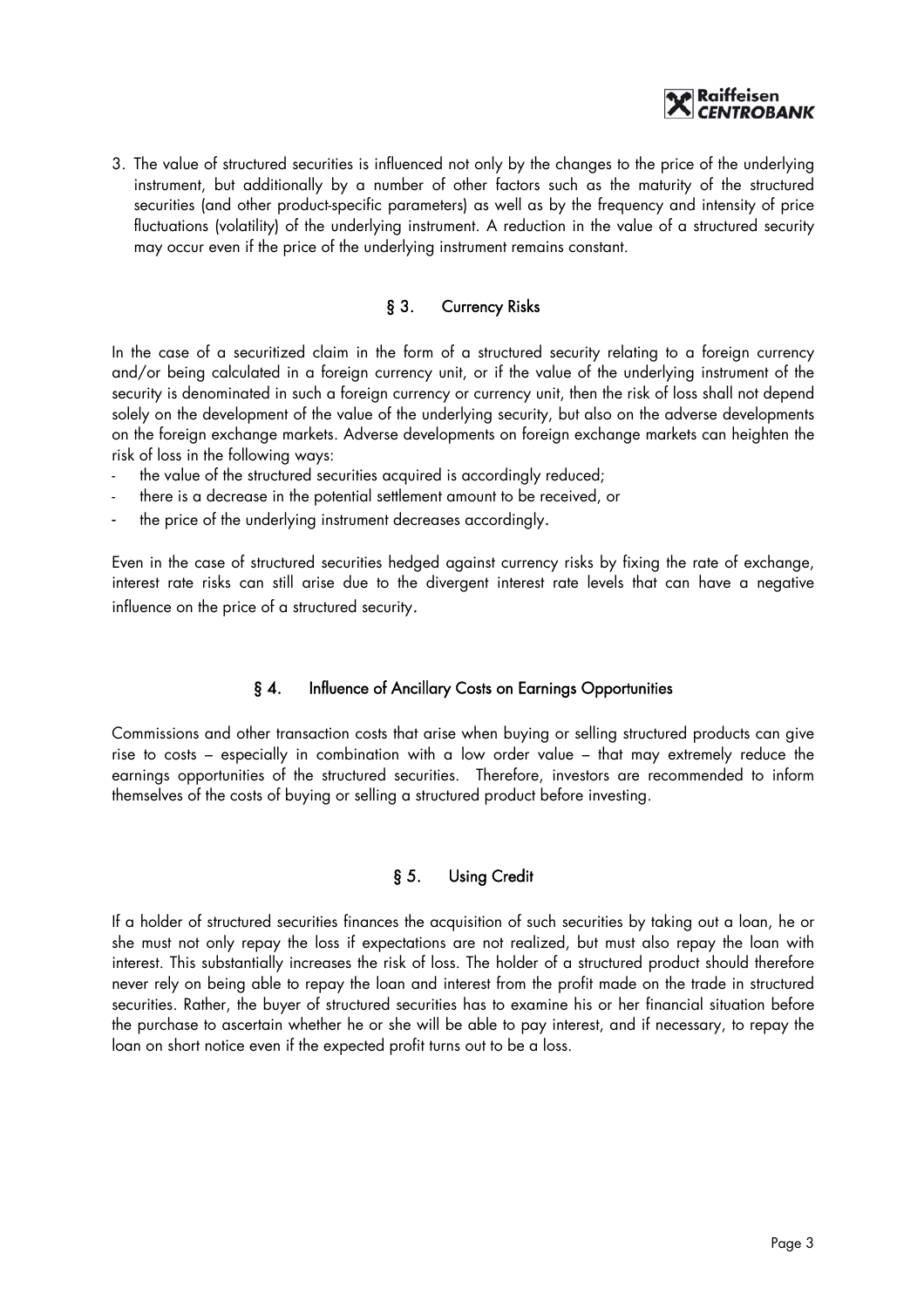

# § 6. Influence of Trades, especially of Hedging Transactions by the Issuer, on the Structured **Securities**

The issuer has the right to buy or sell on the open market or in non-public transactions the structured products at any time during the term of the structured securities. Within the scope of its regular business activities, the issuer engages in trading in the underlyings of the structured securities and furthermore hedges fully or in part against the financial risks related to the structured securities by entering into hedging transactions in the respective underlying instruments.

These activities of the issuer can have an influence on the price of the underlying determined in the market as well as on the value of the structured securities or on redemption obligations vis-à-vis the holders of the structured securities.

The issuer is not under any obligation to inform the holders of structured securities of any such buy or sell trades or any other event (such as a hedging transaction) that could have an influence on the development of the price of structured products or the price of the underlying instrument. The holders of structured securities must therefore inform themselves on their own to gain a picture of the development of the prices of structured securities and their underlying instruments.

# § 7. Form of the Structured Securities; Transferability

- 1. The structured securities are all represented in global certificates pursuant to § 24 lit b Securities Custody Act, Federal Law Gazette No. 424/1969 as amended by Federal Law Gazette No 650/1987, requiring the signature of two authorized signatories (member of the executive board, director or holder of unlimited procuration).
- 2. The global certificates are deposited for inspection with Oesterreichische Kontrollbank Aktiengesellschaft in its function as a central securities depository. As co-ownership shares, the structured securities are transferable.
- 3. The structured securities can be individually transferred within the scope of securities giro transaction.
- 4. There is no entitlement to receive the structured securities physically.

# § 8. Maturity

- 1. The issuance of structured securities starts on 19 November 2007 (see column "Issue Date" in the excerpt of the offering; FT, line 40) ("start of life of security"). These structured securities are open-end securities. This means that the structured securities do not have a predefined maturity.
- 2. The issuer shall have the right to determine a maturity date for the certificates for the first time at the earliest three calendar years after the issue date on any exchange-trading day in Vienna or Stuttgart, with the remaining time to maturity of the certificate having to be at least one calendar year. The fixing of the maturity is published, indicating the maturity date pursuant to § 23 par. 1.a.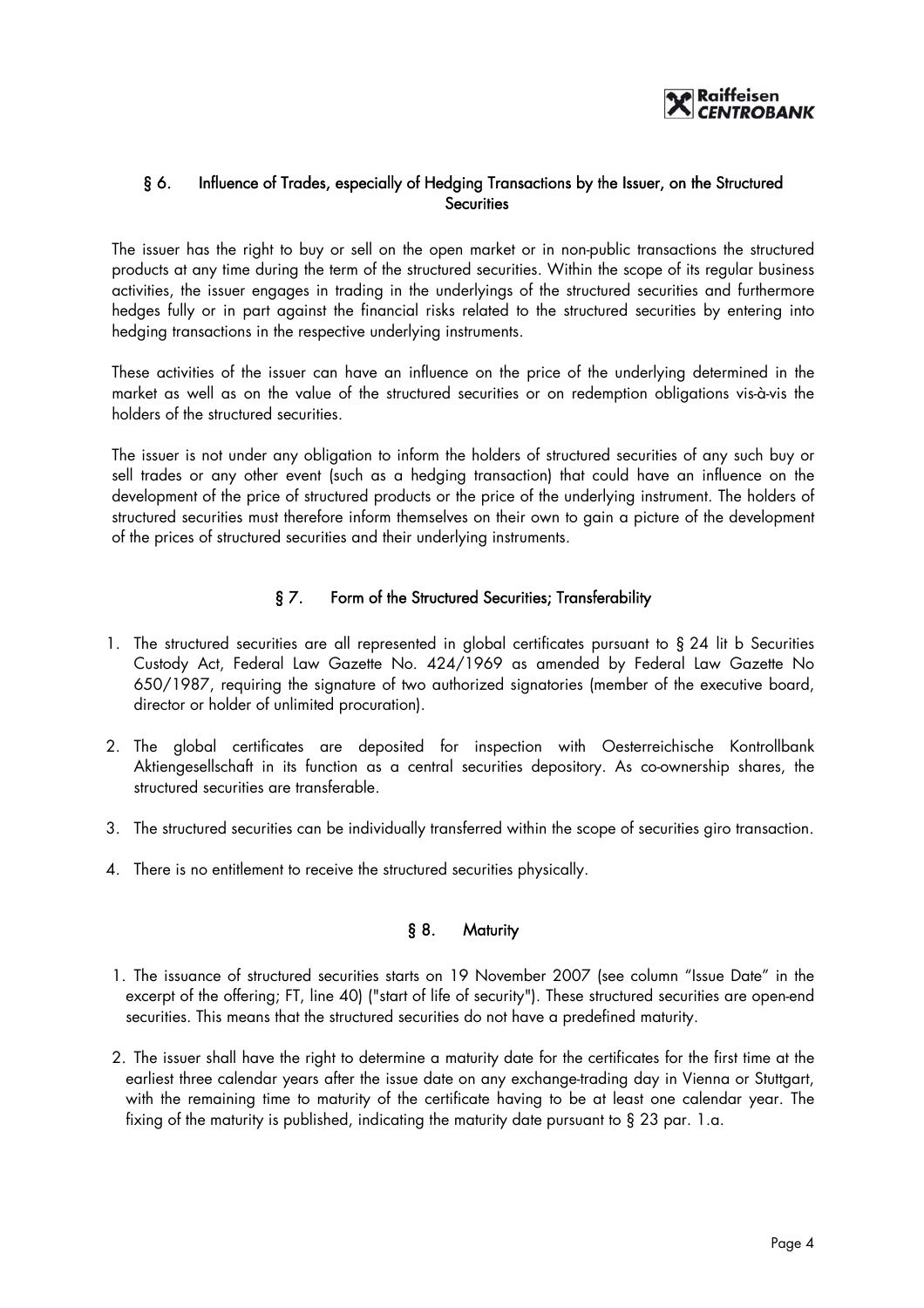

# § 9. Exercise/Redemption

- 1. On the redemption date (see § 13) the holder of an investment certificate will automatically receive from the issuer payment of an amount (for foreign currency securities converted into the product currency or expressed in the product currency – § 10) ("redemption amount") that corresponds to the closing price of the underlying instrument of the certificates determined and published on the maturity date taking into account the subscription ratio.
- 2. In the case of investment certificates without a predefined maturity (open-end), the issuer shall have the right for the first time after three calendar years as of the issue date to determine a maturity date for the certificates on any exchange-trading day, with the remaining time to maturity of the certificates having to be at least one calendar year. The fixing of the maturity is published indicating the maturity date pursuant to § 23 par. 1.a.
- 3. The closing price (see FT, line 36) corresponds to the price of the underlying published by the relevant exchange (see column "Relevant Exchange" in the excerpt of the offering) on the maturity date.

#### § 10. Conversion of Foreign Currency Securities

- 1. The conversion of the respective redemption amount or settlement amount upon maturity, on the exercise day (for warrants) and on the valuation day (for reverse convertibles) from the respective foreign currency into the corresponding product currency is done on the basis of the respective FC/PC fixings displayed on the effective day on the Reuters page <ECBREF=> or another page replacing such page or, if the exchange rate is not displayed on another Reuters page, it is based on the exchange rate displayed on the page of another data vendor. Should the exchange rate no longer be calculated in the manner defined or displayed as mentioned above, the issuer shall have the right to define the applicable exchange rate on the basis of the market rules effective at the time for calculating exchange rates.
- 2. In the case of "quanto" currency hedged securities, the respective foreign currency is always expressed 1:1 in the product currency. This means that the respective foreign currency unit automatically corresponds to a unit of the respective product currency.

# § 11. Underlying Instrument

The certificates are based on the UTX®EUR Index (see column "Underlying Instrument (UL)" in the excerpt of the offering; FT, line 10 - 12).

# Indexdescription:

The Ukrainian Traded Index EURO (UTX EUR) is a capitalization-weighted price index and is made up of the most liquid and highest capitalized stocks of PFTS Stock Exchange. The index is calculated in EURO and disseminated in real-time by Wiener Börse AG. It is designed as a tradable index to be used as an underlying for structured products and for standardized derivatives (futures & options).

#### Disclaimer:

The named index is protected by copyright law as trademark of Wiener Börse AG. It was developed and is real-time calculated and published by Wiener Börse AG. A non-exclusive authorization to use the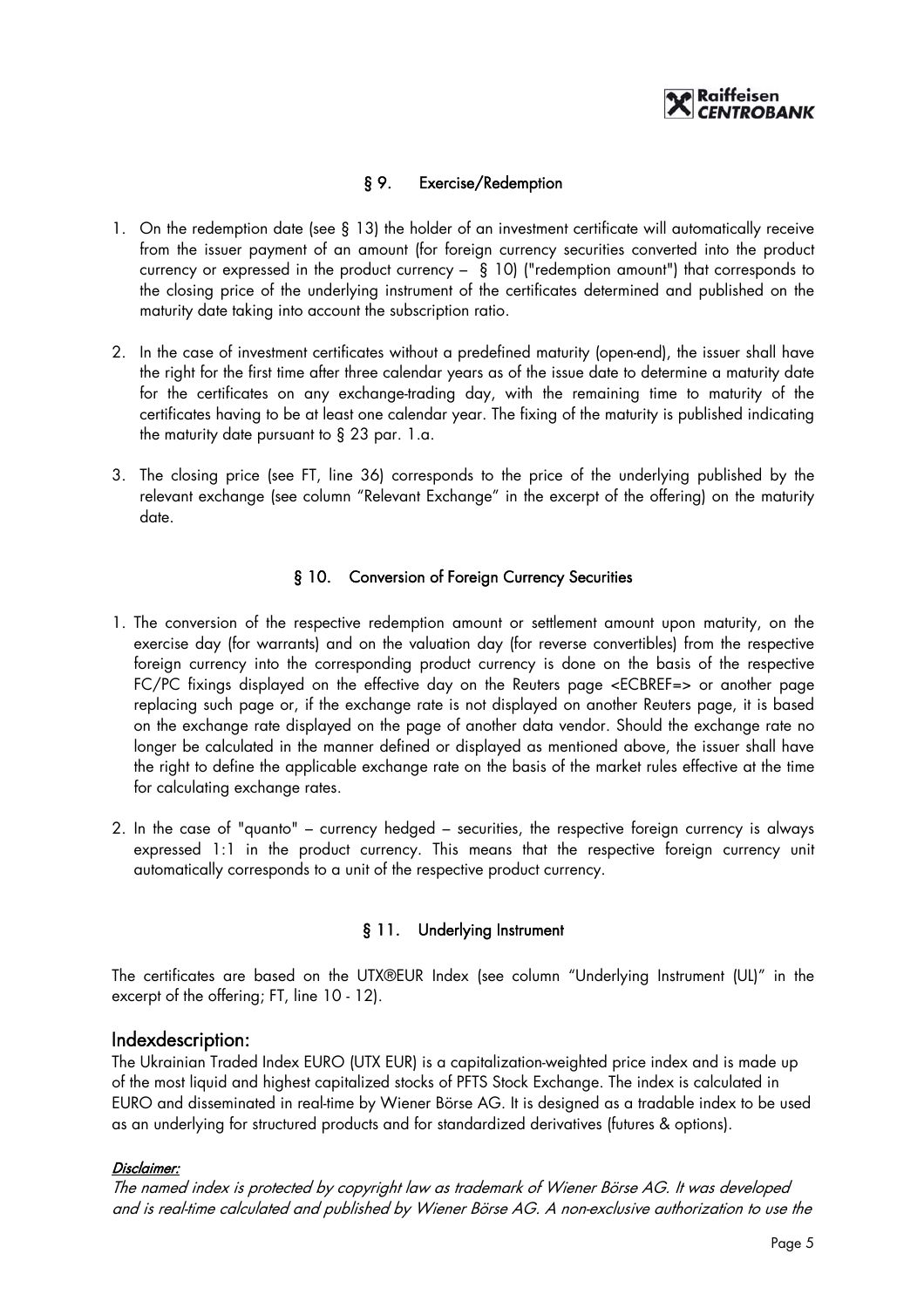

index in conjunction with financial products by the Issuer was granted upon the conclusion of a licence agreement with Wiener Börse AG.

#### § 12. Interest

There are no interest payments on structured securities.

#### § 13. Redemption date/Due Date of Payment

- 1. The due date of payment ("redemption date") for the redemption of structured securities is three banking business days after the maturity date (see FT, line 41) or the respective exercise day (for warrants) unless otherwise specified in the FT line 43.
- 2. If the due date is not a banking business day, the payment shall be made on the next following banking business day. The holder of structured securities shall not have the right to demand interest or any other compensation for such a delay in payment.
- 3. Any taxes, charges or other duties falling due upon the payment of the money shall be borne and paid by the holder of the structured securities. The issuer or the warrants agent shall have the right to retain money amounts for taxes, charges or other duties that are to be paid by the holder of the structured securities in accordance with the preceding sentence.
- 4. A "banking business day" in the meaning of these Securities Terms is a day on which commercial banks are open for business in Austria and Germany.

#### § 14. Market Disruption; Substitute Price

The following provisions shall apply (see FT, line 47):

- 1. A market disruption means the temporary suspension or essential limitation of trading in the shares contained in an index on a stock market or in a trading system whose quotes are used for the calculation of the respective index, if in the opinion of the issuer, this suspension or limitation means that
- **the index cannot be determined because the index is not published in general or for the** relevant time point in time, or
- there is a material change in the formula for or the method of calculating the index last in effect at the time the security was issued, to such an extent that the expected index will not be comparable with the index at the time of issue of the security (except for the fact that other continuously traded securities will be included in the index)..
- 2. A limitation of trading hours or number of trading days will not constitute a market disruption, if it was announced by the relevant exchange prior to the occurrence of the limitation. A limitation imposed on trading during a trading day by reason of movements in price exceeding limits permitted by the relevant exchange will only constitute a market disruption if the trading limitation remains until the end of the trading session on the relevant trading day.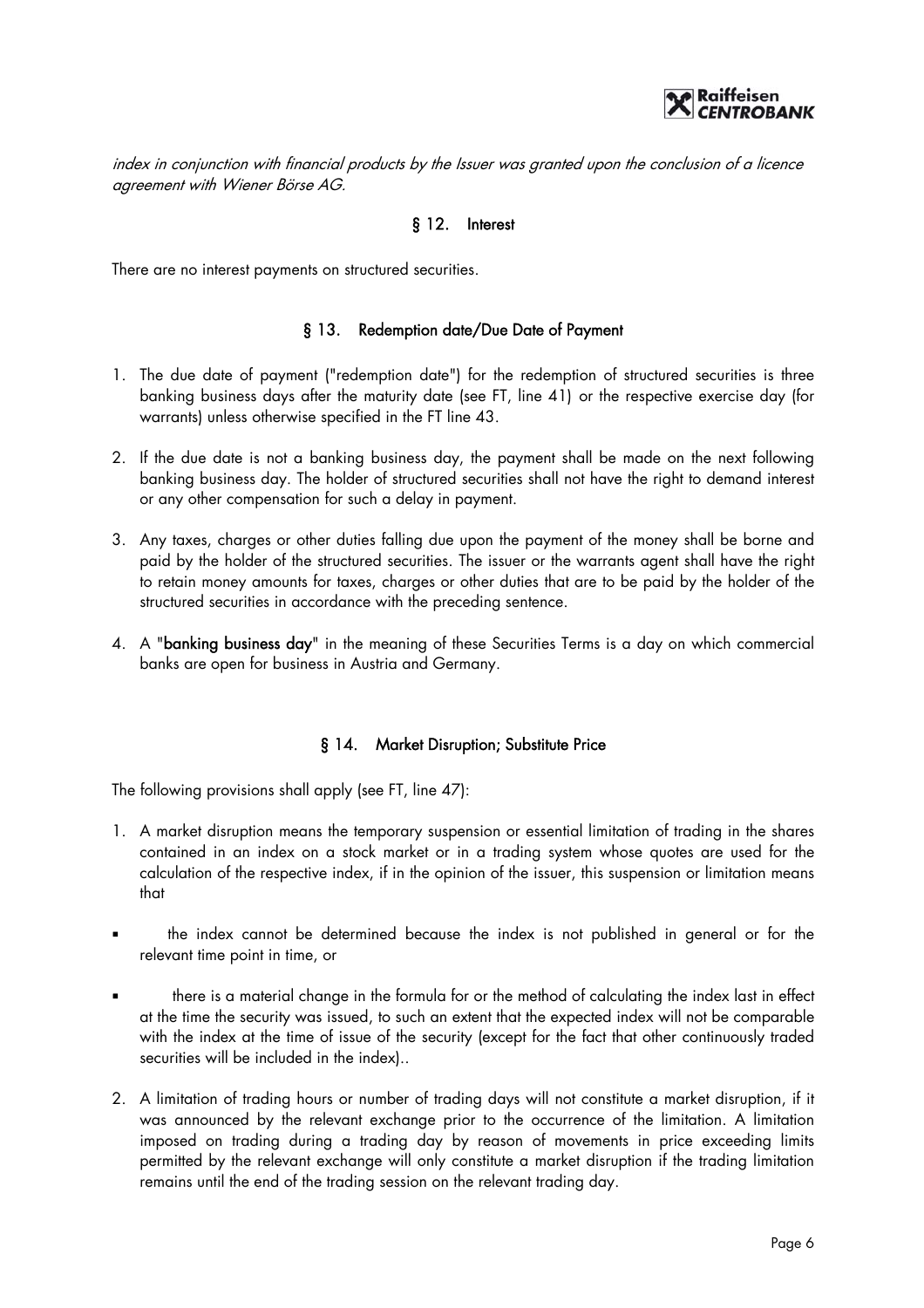

- 3. The issuer shall make every effort to notify the parties involved immediately of the occurrence of a market disruption. However, he has no obligation to do so.
- 4. "Exchange trading day" in the meaning of this terms is any day on which the exchange and the related exchange are open for trading during their respective regular trading sessions other than a day on which trading on any such exchange or related exchange is scheduled to close prior to its regular weekday closing time.

#### § 15. Adjustment Rules

- 1. If, during the term of the securities, a corporate action in the underlying instrument occurs, these Terms will be adjusted in accordance with the ÖTOB Rules and the EUREX (German futures exchange) Rules or with the rules applicable at the respective exchange/price-fixing entity in order to ensure that the holder of the securities will remain in the original economic situation.
	- The relevant effective day ("effective day") shall be the maturity date.
- 2. If no closing price is determined and published for the respective underlying instrument on this relevant effective day or, if in the opinion of the issuer, there is a market disruption on this day, the following procedures shall apply (FT, line 48):

for securities on indices:

The relevant effective day is postponed to the next banking business day in Austria and in the country of the home exchange of the underlying instrument, on which

- i. a closing price is determined and published again for the relevant index, or
- ii. the issuer calculates and publishes pursuant to  $\S$  23 par. 1.b a substitute index itself and .
- iii. no market disruption exists.

The issuer may determine the index for the relevant effective day itself ("Substitute Index"). The basis for the calculation of this substitute index is the formula for and method of calculation and the composition and weighting of the prices and shares in the index last in effect prior to the index last published or that applied immediately prior to a change in the index that was the reason why the issuer decided to calculate a substitute index. The substitute index shall then replace the original index.

# § 16. Payout of Amounts

The pay out of the respective amounts is done exclusively in the respective product currency.

# § 17. Termination

- 1. As a rule, it shall be irrevocably excluded out that a holder of a security has the right to terminate the securities.
- 2. The issuer shall have the right to terminate the securities not yet settled prematurely by making an announcement as defined in § 23 par. 1.a stating the termination amount: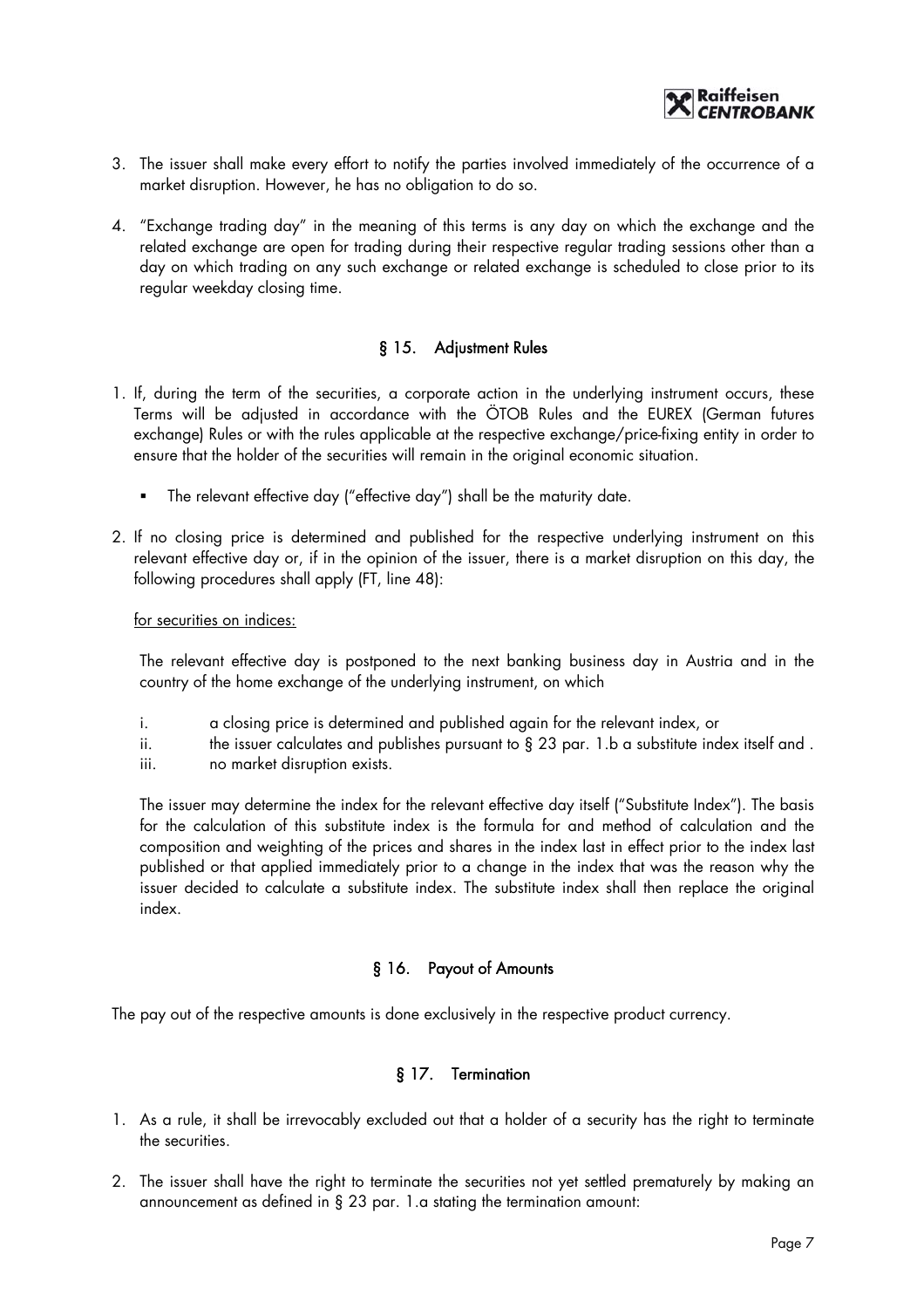

- a. should the listing of the respective underlying instrument be irrevocably ceased on the relevant exchange or price-fixing entity or on its primary exchange for any reason whatsoever;
- b. if, as a result of any change in the legal situation or any proposed change in the legal situation or any change in the official application, enforcement or interpretation of this legal situation, the issuer, as the case may be, has or will be obligated to pay additional amounts on any structured securities and such obligation cannot be avoided by the issuer, as the case may be, by any reasonable measures available to it which in the good faith opinion of the issuer will not have a material adverse impact on the conduct of its business
- c. The issuer is also entitled to terminate the security stating the termination amount if in its opinion liquidity is very low in the shares included in the index on the relevant exchange/price-fixing entity or on the primary exchange or on a derivatives exchange on which futures or options contracts on such index are traded.
- 3. In the event the issue is terminated prematurely, the issuer shall automatically pay to every security holder for every security held an amount in the product currency ("termination amount") five banking business days after the termination date that in the opinion of the issuer is an equitable amount and it has defined as the appropriate market price of the security.

#### PREMATURE REDEMPTION/TERMINATE OF OPEN-END SECURITIES:

Unless otherwise defined or supplemented in the Final Terms, (see FT, line 39), the following applies to open-end securities:

The holder of a structured security is entitled for the first time after four calendar years of the start of the issue to terminate a structured security prematurely on every first banking business day of a month (termination date). These redemption rights may be exercised only for at least one hundred (100) structured securities with the same ISIN or security identification number or a multiple thereof in whole numbers. The premature redemption of fewer than 100 structured securities shall not be valid or effective. The premature redemption of more than 100 structured securities having a number not divisible by 100 shall be executed at the next-lower number of structured products divisible by 100. With the redemption of the structured securities on the respective termination date, all rights under the redeemed structured securities shall expire.

For the premature termination to be effective, the holder of the structured securities must submit to its custodian bank a duly completed notice of termination:

The notice of termination must contain:

- a. Name and address of the holder of the structured securities or of the person authorized on his or her behalf,
- b. the ISIN and/or security identification number of the structured securities which are being terminated,
- c. the number of structured securities being terminated, and
- d. the termination date on which the securities will be terminated.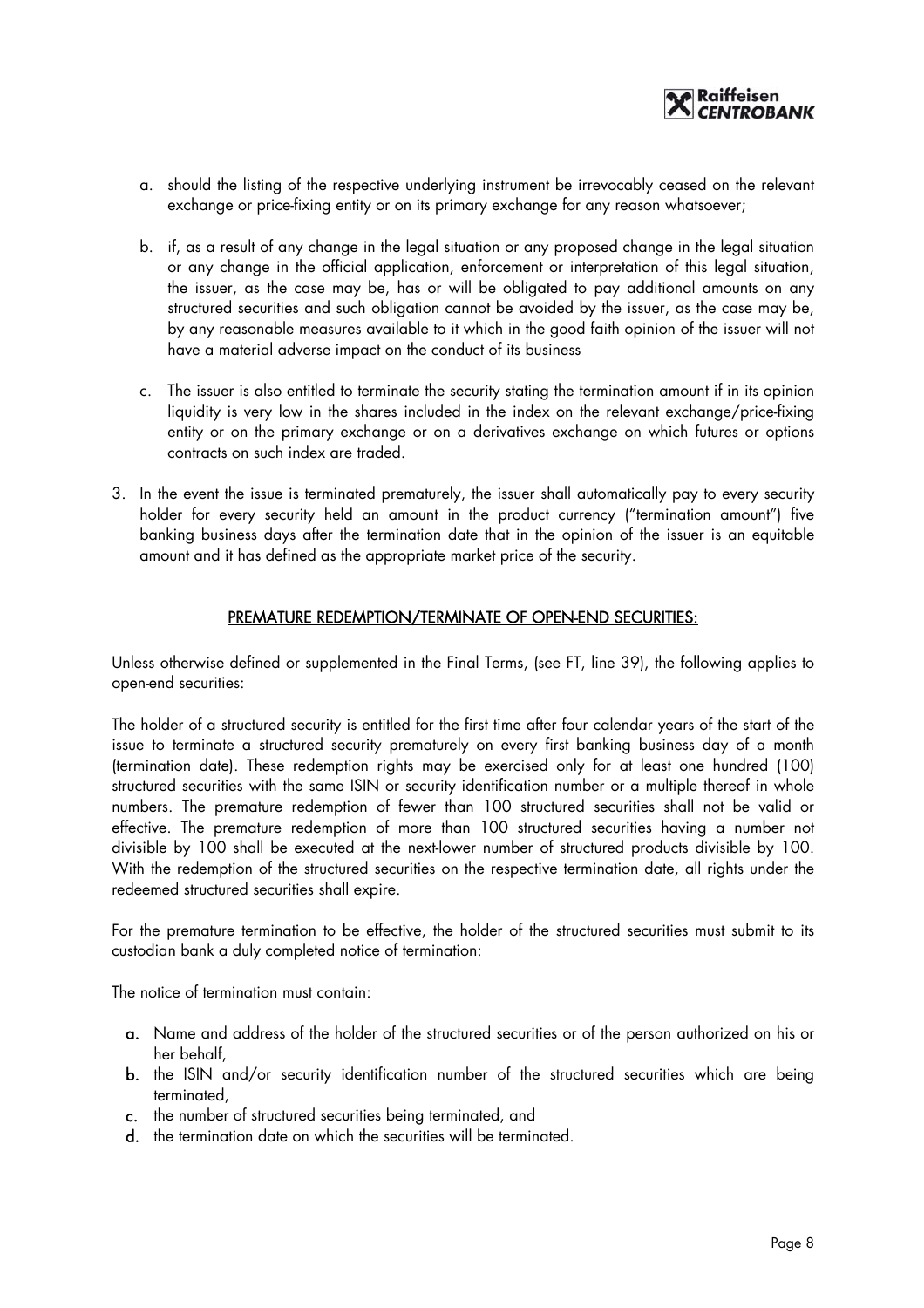

This notice of termination is irrevocable and binding. To be effective, the issuer must have received the notice of termination on the last banking business day before a termination date prior to 12:00 noon (local time Vienna).

If the issuer does not receive the notice of termination or the structured securities in time on the termination date stated in the notice of termination, then the termination shall not be effective. This shall also apply to turbo certificates if the certificate is knocked out by the termination date inclusive. In this case, the turbo certificate shall expire worthless or a residual value shall be paid out that is derived from the closing out of the hedging deal of the issuer (see § 9).

If the number of structured securities stated in the notice of termination for which the premature redemption/termination is being applied for differs from the number of the structured securities received by the issuer, then the notice of termination shall apply only to the lower of the two figures corresponding to the structured securities submitted. Any excess structured securities shall be returned at the expense and risk of the holder of the structured securities.

The holder of structured securities shall be prematurely paid the redemption amount (see § 9) in the respective product currency five banking business days after the respective termination date.

In this case, the closing price of the underlying instrument on the date the notice of termination is received by the issuer shall be effective.

#### § 18. Taxation

The description refers exclusively to the relevant provisions of the taxation of income on capital assets and of other income on securities held by individual non-business investors resident in the respective country (thus treatment of income not from business operations). The explanations do not comprise all aspects of these types of taxation. The description does not deal with the individual tax situation of individual investors.

The information presented herein does not replace the necessary advice that must be obtained from a tax advisor in every individual case, considering the respective product, the investor's tax position and the recent legal position in the respective country, before reaching a decision to buy. Before buying a security, interested investors should in any case seek advice from their local tax advisors on the tax consequences of the acquisition, holding, sale and redemption of these securities. This is particularly true considering the current amendments to taxation law. The explanations provide general information based on the legal framework as per June 2007. The information has not been confirmed by court rulings or any explicit statements of the tax authorities and therefore should not be understood to mean that the tax consequences described are guaranteed to occur. Changes in the law, jurisdiction and administrative practice as well as deviating judgements of tax authorities due to the scope of potential divergent interpretations cannot be excluded and are not within the liability of the issuer. The individual tax status and assumptions thereon made by the investor are not subject of the contract between the issuer and the investor.

The issuer does not assume any responsibility for the withholding of the mentioned withholding taxes

A. Regarding holders of securities who are subject to taxation in Austria

1. Warrants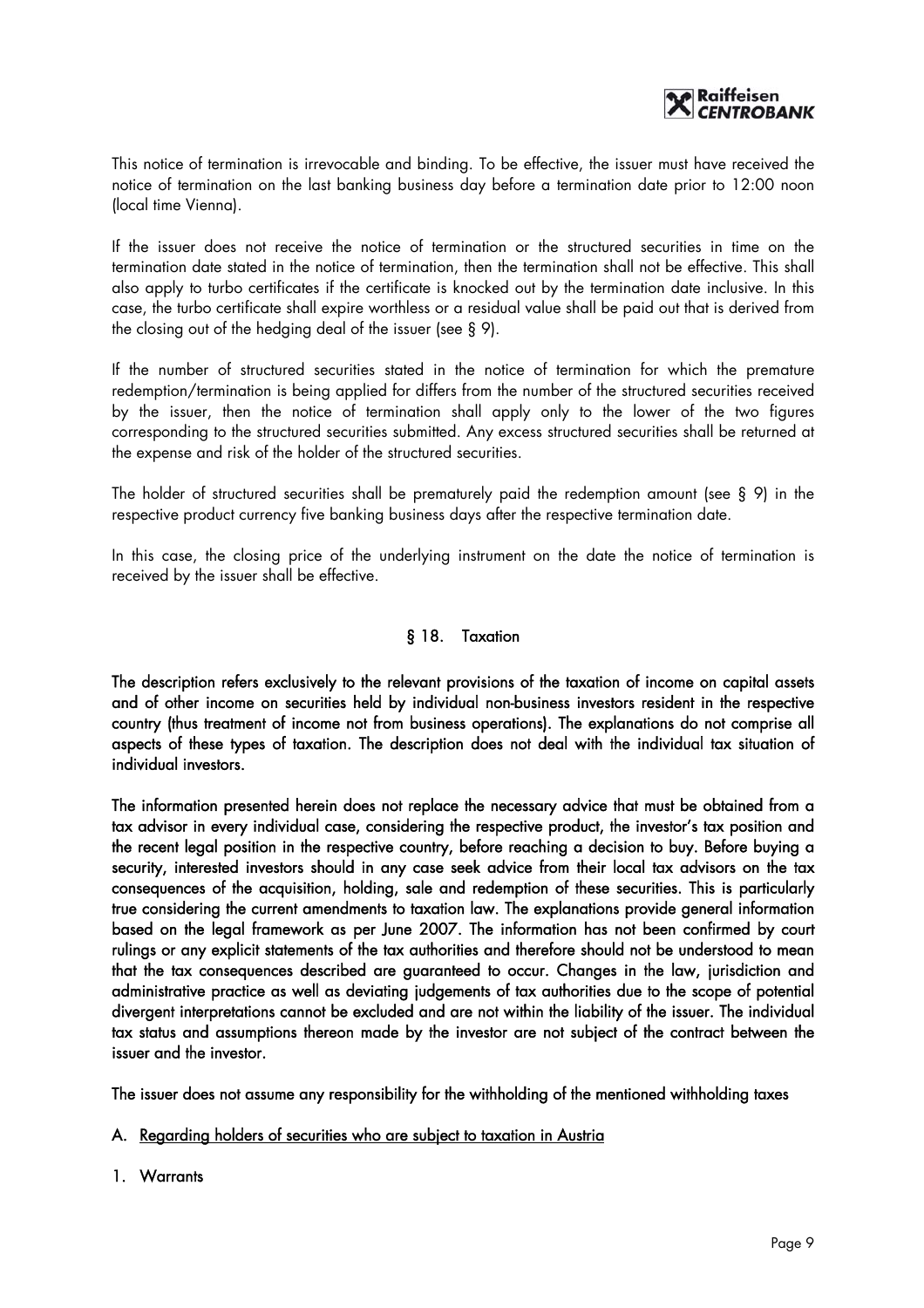

Returns on securities are income from speculation dealings pursuant to § 30 par.1 fig. 2 Income Tax Act (margin no. 7757a ff income tax law 2000-decree 2005 of 2 Jan. 2006).

As the legal situation concerning the taxation of warrants in Austria before November 2005 was not explicitly regulated, the Federal Ministry of Finance has ruled, that for warrants issued prior to 1st Dec. 2005 which were declared to be subject to capital yields tax at the time of issue, the stance adopted by the respective custodian was not to change. However, a warrants holder has the possibility of obtaining the refund of the capital yields tax paid by requesting a tax assessment, or, if the conditions for such tax assessment are not given, by submitting an application to the competent tax office pursuant to § 240 par. 3 Federal Tax Code.

#### 2. Leverage securities (Turbo Certificates, and Range Turbo Certificates):

Returns on securities are income from speculation dealings pursuant to § 30 par.1 fig. 2 Income Tax Act (margin no. 7757a ff income tax law 2000-decree 2005 of  $2<sup>nd</sup>$  Jan. 2006) if at the time of the start of the issue (see Final Terms Chapter VI. "4.1.9 Issue Date") the capital expenditure for the respective security is smaller than or equal to 20% in relation to the price of the underlying instrument.

If at the time of the start of the issue the capital expenditure for the respective security is more than 20% in relation to the price of the underlying instrument, then the returns on the securities are income on capital assets pursuant to § 27 par. 1 fig. 4 Income Tax Act 1988 and are therefore subject to capital yields tax.

Due to the unclear legal situation prior to the decree of 2005 (margin no. 7757b income tax law 2000 - decree 2005 of 2<sup>nd</sup> Jan. 2006) the following transition rules apply to leverage products:

- □ If, prior to 1<sup>st</sup> October 2005 leverage products were issued not having a subordinated capital expenditure ("leverage is smaller than 5" - see margin no. 6197b) and were treated as capital yields tax free on 1<sup>st</sup> October 2005, then until the expiry of these securities no capital yields tax or credit shall apply.
- □ If, prior to 1<sup>st</sup> October 2005 leverage products were issued that had a subordinated capital expenditure ("as of leverage 5" - see margin no. 6197b) and were treated as capital yields tax obligatory on 1<sup>st</sup> October 2005, then until the expiry of these securities, capital yields tax shall be deducted and a credit shall apply.

However, a securities holder has the possibility of obtaining a refund of the capital yields tax paid by requesting a tax assessment, or, if the conditions for such tax assessment are not given, by submitting an application to the competent tax office pursuant to § 240 par. 3 Federal Tax Code.

#### 3. Discount, Investment, Bonus, Speed, Lock-In, Outperformance, Centrobank, Twin Win, Reverse Bonus and Express Certificates:

Returns on securities pursuant to § 97 par. 1 in conjunction with § 93 par. 3 and § 124b fig. 85 Income Tax Act are subject to a final 25 % capital yields tax. This means that income and inheritance tax obligations are also covered. Pursuant to § 78 Insurance Surveillance Act, the certificates are suitable as cover for actuarial provisions (eligible for cover).

#### 4. Reverse Convertibles: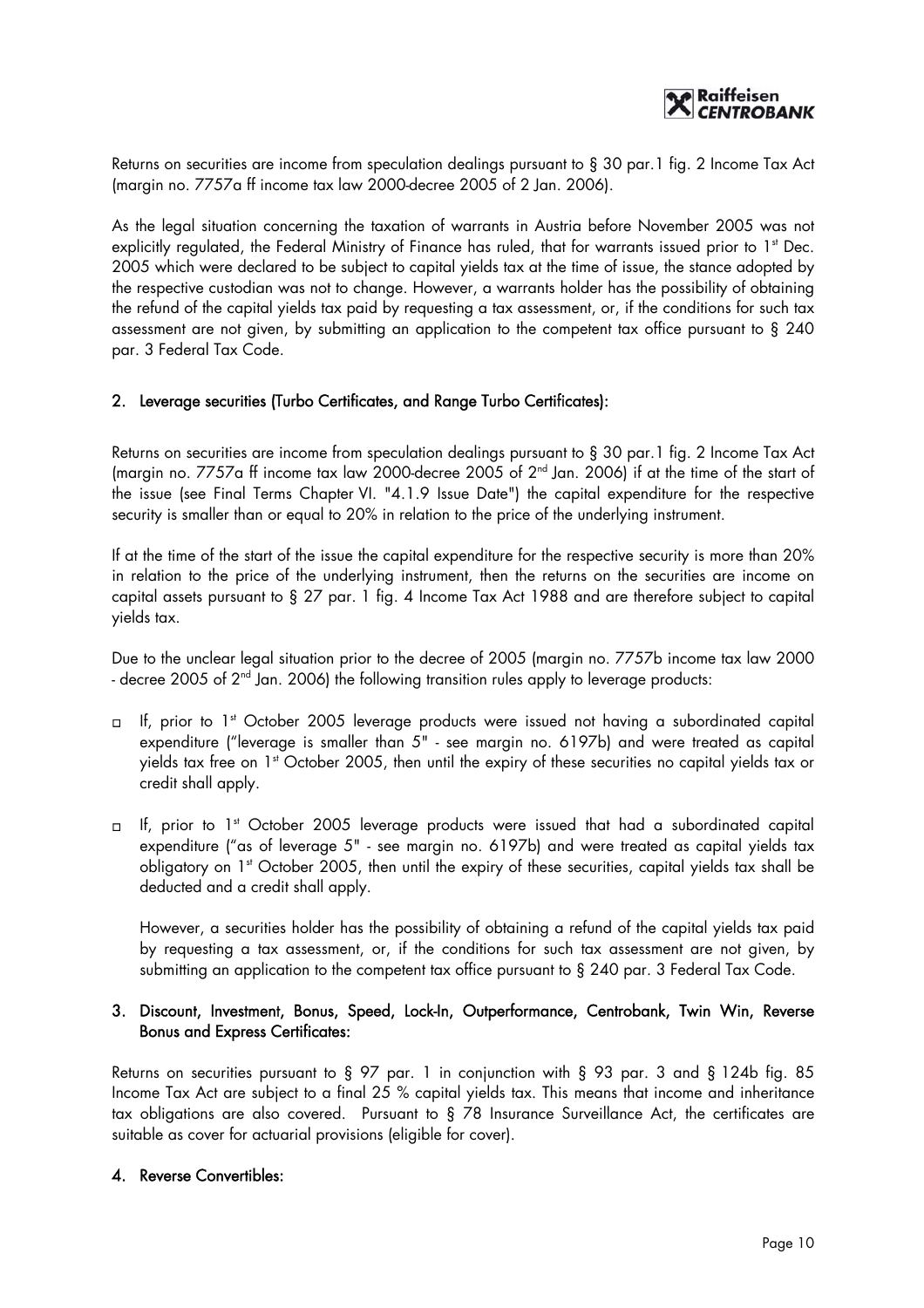

Interest income is income on capital assets pursuant to § 27 par. 1 fig 4 Income Tax Act and is therefore subject to income tax.

Interest income is subject to a capital yields tax of 25 % pursuant to § 93 par. 3 Income Tax Act, if the interest paying agent is seated in Austria. The interest paying agent is the credit institution that pays out or credits to the investor interest earned on redemptions or the sale of securities.

With the deduction of the capital yields tax, the income tax is generally deemed to be paid (final taxation effect). Therefore, in this case investors are not obligated to include interest income on reverse convertibles in their income tax reports.

If the income tax due according to the taxation schedule is lower than the capital yields tax, the investor may request an assessment of interest income at the lower income tax rate. Capital yields tax is credited against income tax in this case or the excess amount is refunded. Expenses in connection with securities (fees, commissions, etc.) may not be deducted for taxation purposes pursuant to § 20 par 2 Income Tax Act (deduction prohibition).

Redemption gains or gains on sales from the redemption or sale of securities within one year of acquisition of the securities are taxable pursuant to § 30 Income Tax Act. This type of income on speculation gains is subject to the general income tax schedule.

The redemption by delivery of shares creates a new acquisition transaction for the investor, namely, the acquisition of shares. Gains on sales made from selling such shares within one year are subject to full taxation pursuant to § 30 Income Tax Act. Gains on sales after the end of the speculation period are not subject to income tax if the percentage of the share represents less than 1 %.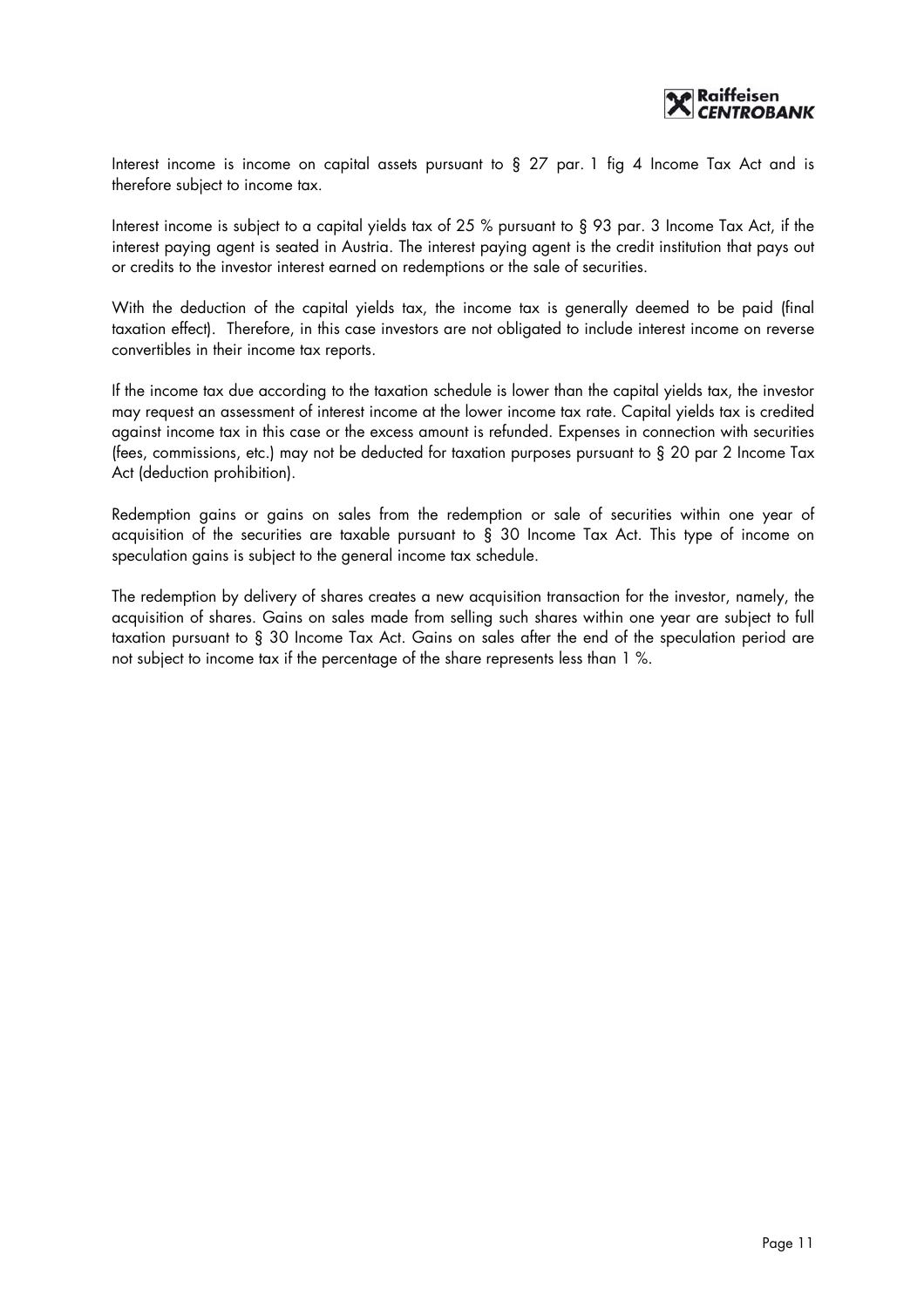

# 5. Guarantee Certificates:

According to the current legal opinion of the issuer, returns on certificates pursuant to § 97 par. 1 in conjunction with § 93 par. 3 and § 124b fig. 85 Income Tax Act are subject to 25 % capital yields tax. This means that income and inheritance tax obligations are also covered. Pursuant to § 14 Income Tax Act, the certificates are suitable for provisions for pension and severance payments as well as pursuant to § 78 Insurance Surveillance Act as cover for actuarial provisions (eligible for cover).

## B. Holders of securities who do not have their habitual place of residence or domicile in Austria

If an investor does not have his or her habitual place of residence or domicile in Austria, then capital yields from the redemption or sale of certificates are not subject to income tax in Austria.

If such capital yields are paid out by an Austrian interest paying agent, the capital yields tax is not deducted, if the investor has furnished proof or credibly documented the status of non-resident to the paying agent.

Capital yields from the redemption or sale of certificates shall generally be subject to EU withholding tax as of 1<sup>st</sup> July 2007, if they are paid out by a domestic paying agent to a natural person who has his or her domicile in another member state of the EU. The paying agent is the credit institution which pays out the capital yields to the investor.

EU withholding tax is 15 % for payments as of 1<sup>st</sup> July 2005, 20 % for payments as of 1<sup>st</sup> July 2008 and 35 % for payments as of 1<sup>st</sup> July 2011. EU withholding tax is not levied if the investor presents to the paying agent a confirmation of his or her home tax office on the disclosure of the capital yields.

Interest income from the reverse convertibles and coupon payments on the guarantee certificates, described in this prospectus are deemed by the Federal Ministry of Finance to be interest income subject to EU withholding tax. All other income on capital from the certificates described in this prospectus does not constitute interest income that would be subject to EU withholding tax in the opinion of the Federal Ministry of Finance.

# C. The following applies to holders of securities subject to taxation in the Federal Republic of Germany:

The following presentation is limited to the presentation of taxation of privately-held assets (Privatvermögen) pursuant to the German Income Tax Act (excluding Church Tax (Kirchensteuer)) without German paying agent (*Zahlstelle*) and is based on the current state of the law. In addition it includes an outlook to the investment flat rate tax (Abgeltungsstever) which passed German upper house of parliament on July 6th, 2007 as part of the Unternehmensteuerreform 2008.

#### A. Current Taxation

#### 1. Warrants (with cash settlement/with delivery of underlying value)

A profit from the sale of a warrant is only then subject to taxation as a private sale if the period between acquisition and disposition is no more than one year (Disposition of securities within the meaning of § 23 (1) No. 2 EStG, BMF dated 27 November, 2001, BStBl. I 2001, 986, Margin Notes 17 and 22). This also applies to the exercise of an option with cash settlement, provided that the period between acquisition and exercise is no more than one year (forward transaction within the meaning of § 23 (1) No. 4 EStG, BMF dated 27 November, 2001, BStBl. I 2001, 986, Margin Notes 16 and 21). The purchase price and ancillary purchase costs of the warrants are then deemed to be income-related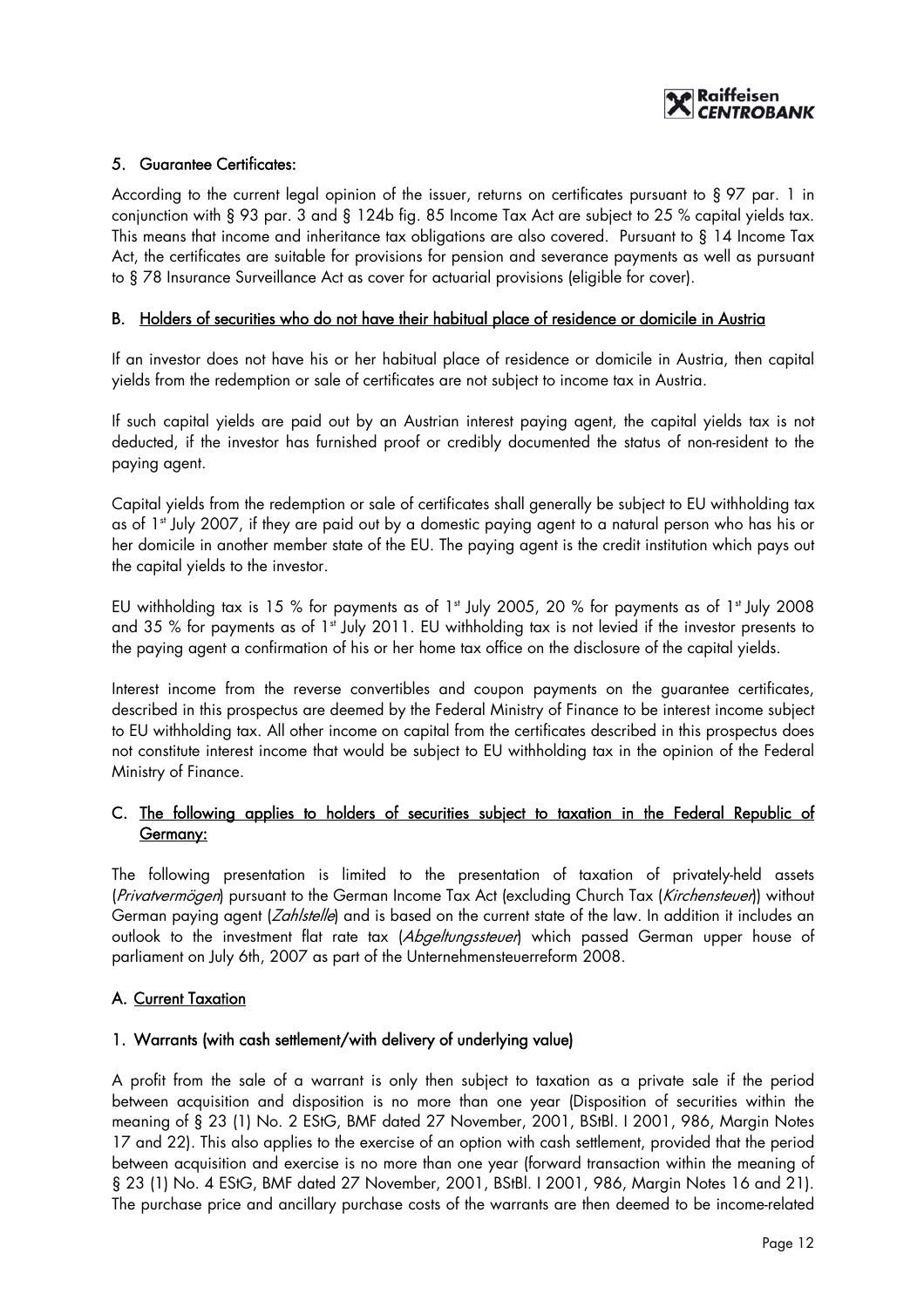

expenses (*Werbungskosten*) pursuant to § 23 (3) Sentence 5 EStG. Losses from the warrants may only be offset against profits received by the tax payer from private sales (private Veräußerungsgeschäfte) in the same calendar year (§ 23 (3) Sentence 8 EStG). Losses which may not be offset reduce, to a limited extent, the earnings from private sales of the immediately preceding or the following assessment periods (§ 23 (3) Sentence 9 EStG).

Dispositions and redemptions with cash settlement which occur after a holding period of more than one year are not subject to taxation.

In the event that a call option is exercised and the underlying value is delivered, this will not have any direct tax consequences regardless of the holding period. The option premium paid is included in the purchase price of the acquired shares (BMF dated 27 November, 2001, BStBl. I 2001, 986, Margin Note 15) and, as the case may be, may have profit-reducing effect upon a later taxable sale of these shares. The exercise of a put option and delivery of the underlying value results in taxable profits from a private sale if the underlying value subject to the disposition was acquired within one year prior to the disposition (BMF dated 27 November, 2001, BStBl. I 2001, 986, Margin Note 20).

The tax treatment of the expiration of an option within the one year holding period is not conclusively clarified at this time.Currently a case (IX R 11/06) is pending before the German Fiscal High Court (Bundesfinanzhof) regarding the question whether the acquisition costs of warrants which are expired within the holding period qualify as expenses related to income from private sales (private Veräußerungsgeschäfte). However, for the time being the German fiscal authorities adhere to the view that such expiration has no tax consequences.

# 2. Turbo, Range Turbo, Discount, Investment, Bonus, Reverse Bonus, Speed, Lock-In, Outperformance and Twin Win Certificates as well as Centrobank and Express Certificates without coupon and/or dividend payments and without (partial) capital guarantee:

The tax treatment of certificates is not conclusively clarified as this time. According to current opinion, earnings from the disposition and redemption of the issued certificates with a holding period of more than one year should not be subject to taxation as neither compensation nor a capital repayment (at least in part) was guaranteed (§ 20 (1) No. 7 of the German Income Tax Act (Einkommensteuergesetz or "EStG"; see Circular of the German Federal Ministry of Finance (Bundesministerium für Finanzen or "BMF") dated 16 March, 1999, German Federal Tax Gazette (Bundessteuerblatt or "BStBl.") I 1999, 433). In particular, the sale proceeds should not represent earnings pursuant to § 20 (2) EStG. In general the German fiscal authorities have hitherto not differentiated into different underlying values (except for the RexP, see Regional Finance Office (Oberfinanzdirektion or "OFD") Rheinland, No. 19/2007, dated 5 March 2007) but focused on whether the capital repayment was guaranteed in whole or in part or compensation was promised.

However, sale proceeds are subject to taxation as profits from a private sale if the period between acquisition and disposition was not more than one year (§ 23 (1) No. 2 EStG). This applies equally to profits from the redemption of certificates if the period between acquisition and redemption was no more than one year. Losses from such private sales *(private Veräußerungsgeschäfte)* may only be offset against the amount of profits which the tax payer earned from private sales in the same calendar year (§ 23 (3) Sentence 8 EStG). Losses which cannot be offset reduce, to a limited extent, the earnings from private sales of the immediately preceding or the following assessment periods (§ 23 (3) Sentence 9 EStG). Dispositions and redemptions which occur after a holding period of more than one year are not subject to taxation.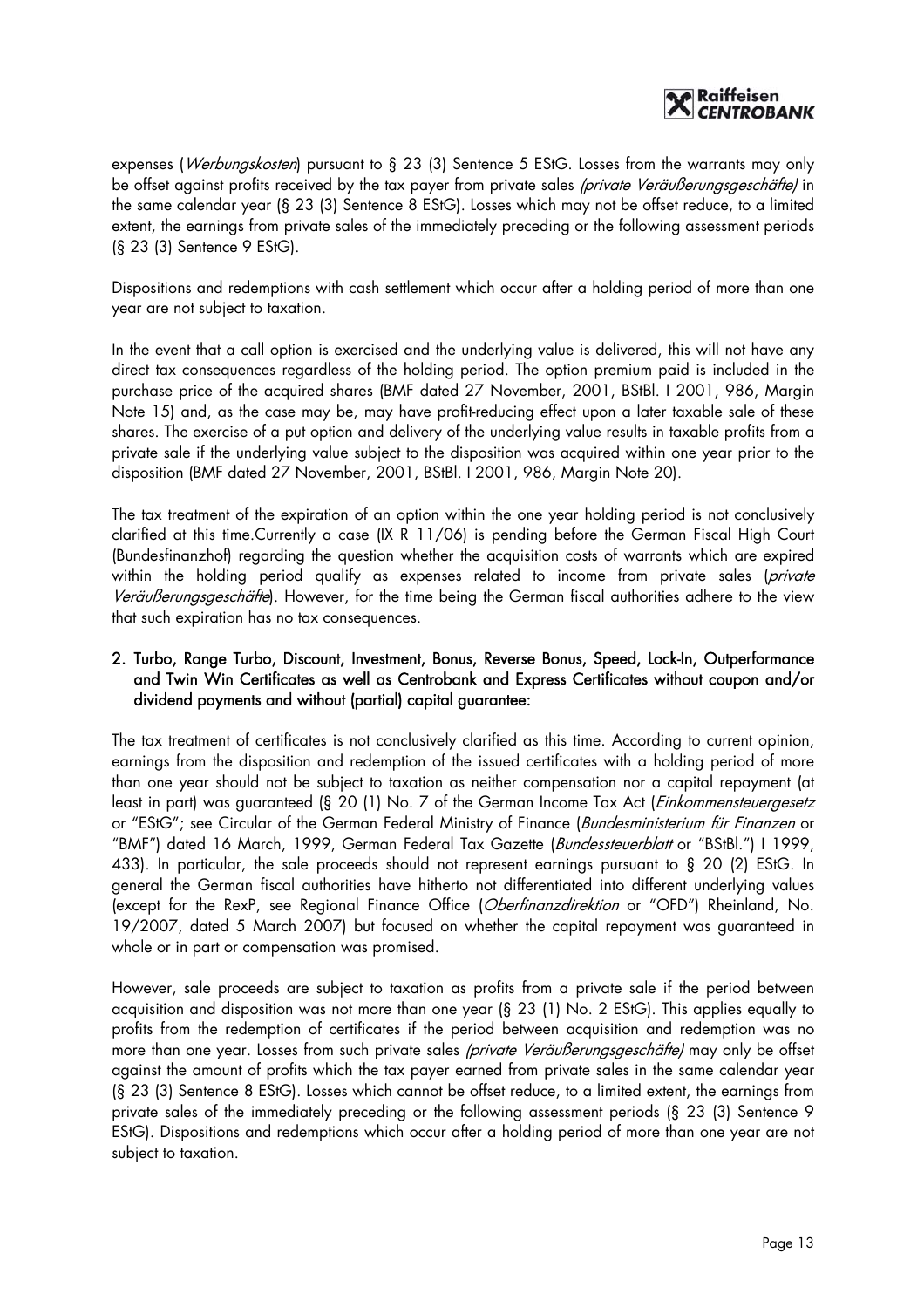

The Investment Tax Act (*Investmentsteuergesetz*) should not be applicable as a certificate is not a foreign investment unit (BMF dated 2 June, 2005, BStBl. I 2005, 728, Margin Note 9). However, a separate tax analysis for certificates not linked to a generally accepted index, especially for fund linked notes is recommended.

#### 3. Guarantee Certificates as well as Centrobank and Express Certificates with coupon payments and/or (partial) capital guarantee:

The tax treatment of certificates with partial capital guarantee is not conclusively clarified at this time.

As a capital repayment (at least in part) has been guaranteed but at the same time an issue yield does not exist due to the uncertain component, both current earnings and sale and redemption proceeds (i.e. all earnings generated from the certificate) are subject to taxation as income from capital assets pursuant to § 20 (1) No. 7 and § 20 (2) EStG (taxation according to market yield) according to the German fiscal authorities. As this is deemed to be income from capital assets pursuant to § 20 EStG, this rule applies regardless of the holding period.

The fiscal authorities are of the opinion that the guarantee of even a partial capital repayment is sufficient to assume the existence of an other receivable within the meaning of § 20 (1) No. 7 EStG, see for example BMF dated 16 March, 1999, BStBl. 1999 I, Page 433. The required repayment amount cannot be limited to an amount below which a guarantee can no longer be assumed. Rather, every guaranteed repayment is sufficient. Accordingly, the tax character of the guarantee certificate is therefore independent of the specific amount of the guaranteed amount.

The tax treatment of certificates without (partial) capital guarantee but with coupon payments is also not conclusively clarified at this time.

Recent decisions by the German Fiscal High Court (Bundesfinanzhof) again stressed the traditional view on the tax treatment of products generating a yield in return for providing a certain cash amount. However, we think that even under the principals adhered to by the German Fiscal High Court in the most recent decisions (BFH 11/07/2006, VIII R 67/04; BFH 20/11/2006, VIII R 43/05; BFH 20/11/2006, VIII R 7/02; BFH 13/12/2006, VIII R/05; BFH 13/12/2006, VIII R 62/04; BFH 13/12/2006, VIII R 79/03) all amounts received out of certificates as described in this paragraph, will still be taxable when coupon payments are promised. As a consequence not only the coupon payments will be subject to taxation but amounts paid out as (capital-) repayments because of an increase/decrease of the underlying or because of any other reason, will as well be subject to tax.

# 4. Centrobank and Express Certificates with "dividend payments":

If the holder is not entitled to coupon payment but to dividend payment in the event an underlying share would entitle to a dividend payment, the tax treatment is unclear.

The fact that in such a case the payments are fully dependent on whether a direct holder of such a share would receive a dividend and therefore such a payment is not in any way granted, would speak in favor of not subjecting such a certificate to the tax treatment of a financial innovation as long as it does not as well include a (partial) capital guarantee.

However, no guideline for the treatment of such certificates has been issued by the German fiscal authorities nor has been a court decision dealt specifically with such an issue.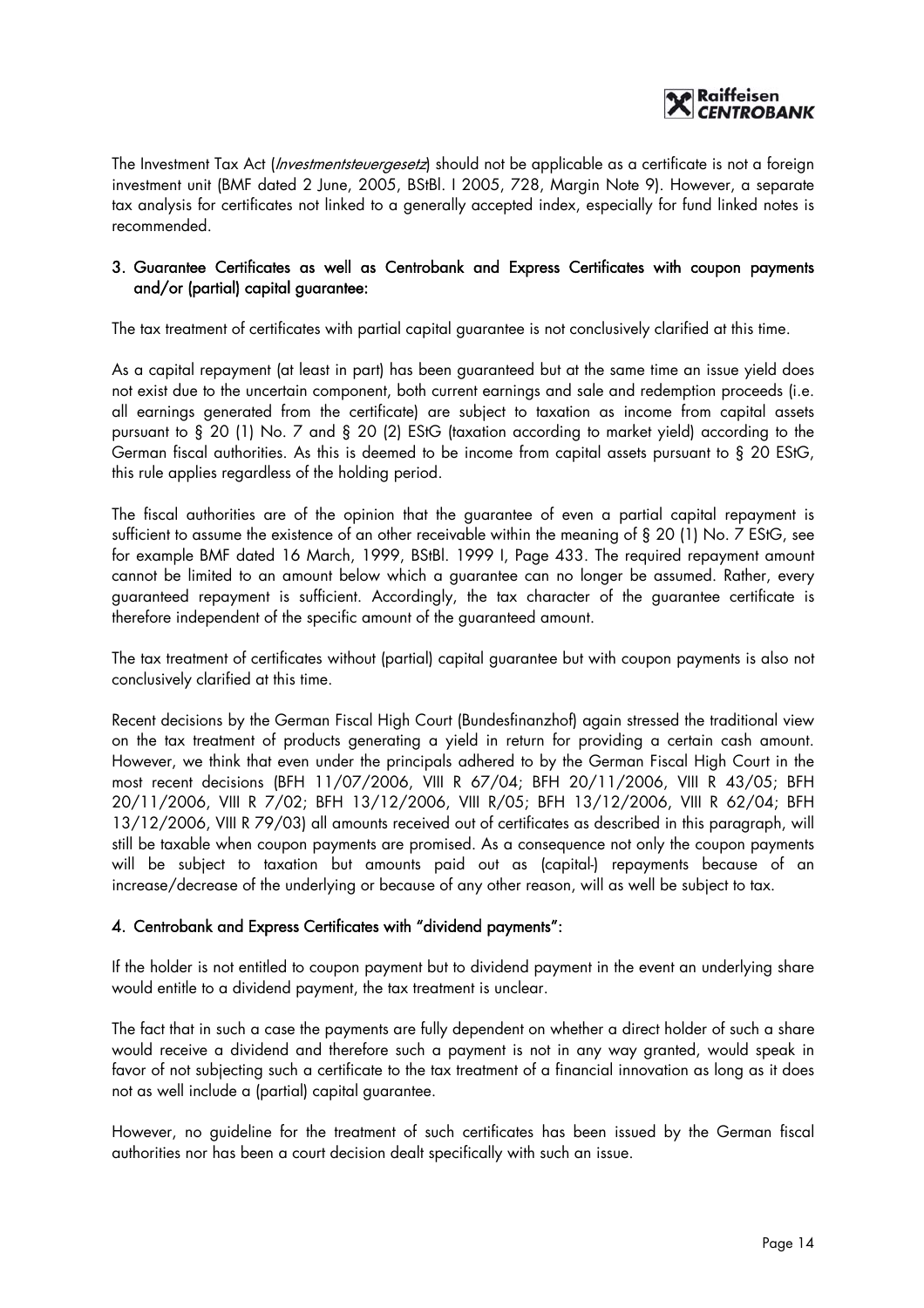

#### 5. Reverse Convertible Bonds (Aktienanleihe):

According to the German fiscal authorities, reverse convertible bonds are receivables, the earnings of which depend on an uncertain event (BMF dated 2 March, 2001, BStBl. I 2001, 206, Margin Notes 12). Pursuant to § 20 (1) No. 7 Sentence 1 EStG, the current income is therefore subject to taxation as income from capital assets.

The treatment of profits and losses from a sale and losses following the exercise of the right of redemption has not yet been conclusively clarified at the highest court level. According to the opinion of the fiscal authorities (BMF dated 2 March, 2001, BStBl. I 2001, 206), an issue yield does not exist (§ 20 (2) Sentence 1 No. 4 EStG) as it is uncertain at the time of acquisition whether the right of redemption will be exercised or not. Consequently, such profits and losses will be taxed according to market yield (as difference between acquisition costs and amount paid out) pursuant to § 20 (2) Sentence 1 No. 4 Sentence 2 EStG, i.e. profits from the sale or redemption in the event of the actual repayment of the capital amount (non-exercise of the right) are subject to tax as capital income in the actual amount accrued and losses from the sale or redemption are considered as negative income from capital assets (BMF dated October 25,2004, BStBl. I 2004, 1034).

#### Investment flat tax (Abgeltungssteuer)

#### B. German Tax Reform 2008 (Unternehmensteuerreform 2008)

On July 6th 2007 German Parliament has passed the so called Unternehmensteuerreform 2008. One part of the Unternehmenssteuerreform 2008 is the introduction of an investment flat tax which includes fundamental changes to the principles of taxation of capital income (Einkünfte aus Kapitalvermögen) and capital gains (Einkünfte aus Veräußerungsgeschäften) for privately held assets.

This new investment income flat tax will be fully applicable for all certificates which have been acquired on January 1st 2009 or later.

- 1. The warrants (see par. A.1) will remain taxable under the current rules if acquired before January 1st 2009. Thereafter the income flat tax will apply.
- 2. For certificates described in par. A.1 and A.2 (without coupon payments and (partial) capital guarantee) which have been acquired before this date but after March 14th of 2007, the investment flat tax will also be applicable if
	- a. the capital income or capital gain out of a sale or redemption of the certificate paid out as realized after June 30th 2009 and
	- b. the time period between acquisition and alienation exceeded the period of 1 year.
- 3. For certificates described in par. A.3 to A.5 (with coupon payments or (partial) capital guarantee) the investment flat tax will be applied on all amounts paid out on January 1st 2009 or later.

When the investment flat tax is to be applied, all capital income in the form of coupons or other payments and capital gains out of the sale or redemption of the certificates are treated as capital income within the meaning of section 20 part 2 no. 7 German Income Tax Act. In principle they are subject to a flat tax of 25 % plus 5.5 % solidarity surcharge thereon. This is applied to all certificates whether they are to be considered as being speculative or not.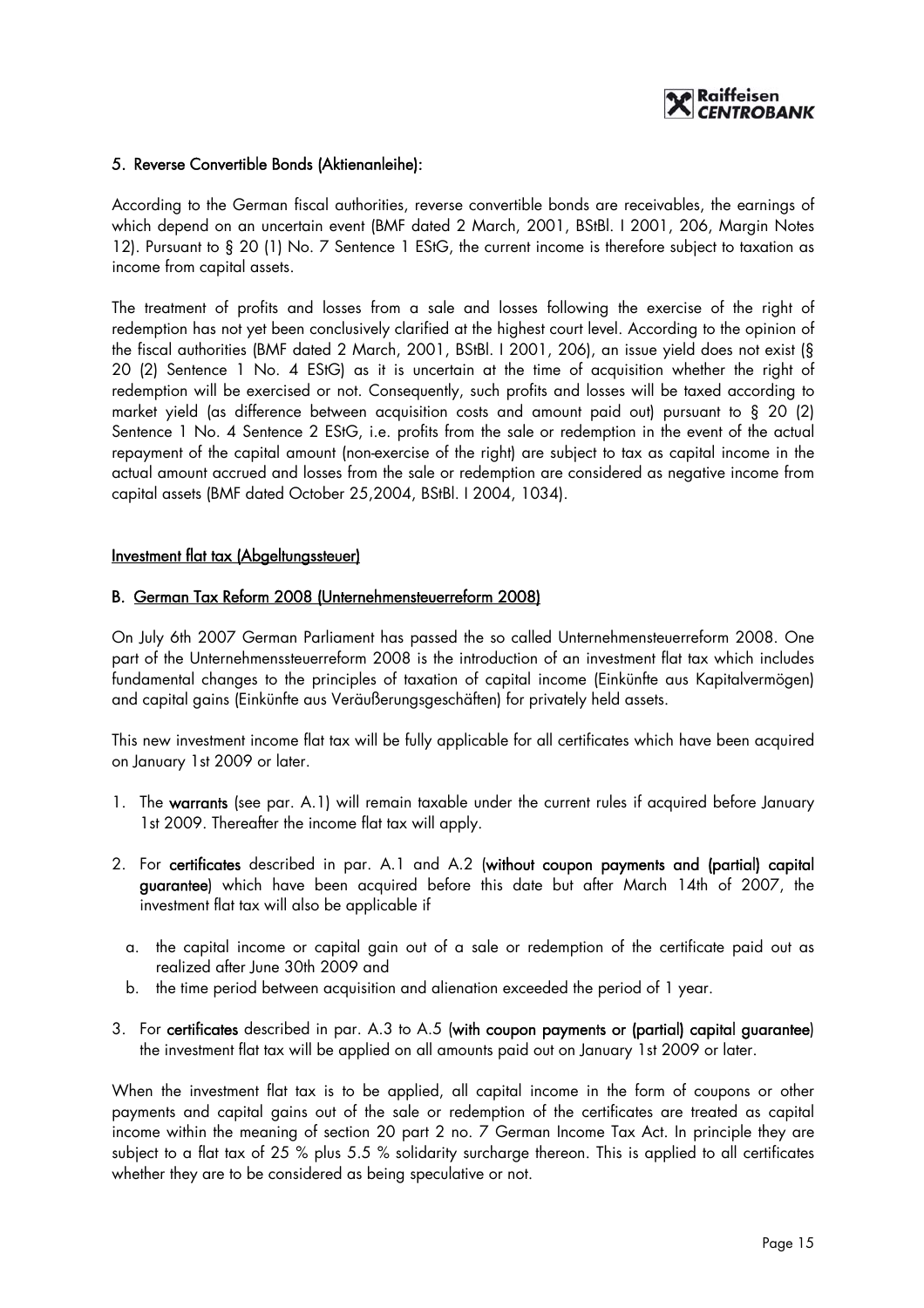

Losses out of the sale or redemption of the certificates can only be netted with other positive capital income. In so far as this is not possible within the tax year assessment in which the losses occurred, these losses can be carried forward without restriction in future years to be then netted with positive capital income.

# D. The following applies to holders of securities subject to taxation in Poland:

Explanations restricted to the taxation of private (individual) investors resident in Poland.

#### 1. Warrants

A sale of the product is taxable under Article 30b PIT Act at a flat rate of 19 %, whereby related costs are deductible and losses of the previous five years may be offset against other income (maximum 50 % of the losses per year).

The same applies for the redemption of the product by cash settlement.

The redemption by settlement in kind (delivery of the underlying) is not taxable in Poland; the subsequent sale of the underlying triggers capital gains tax under the respective applicable tax provisions (depending on the nature of the underlying).

#### 2. Discount certificates

A sale of the product is taxable under Article 30b PIT Act at a flat rate of 19 %, whereby related costs are deductible and losses of the previous five years may be offset against other income (maximum 50 % of the losses per year).

The redemption by cash-settlement is (depending on the Austrian qualification) taxable under Article 30a PIT Act at a 19 % flat rate without the possibility to deduct related costs.

The redemption by settlement in kind (delivery of the underlying) is not taxable in Poland; the subsequent sale of the underlying triggers capital gains tax under the respective applicable tax provisions (depending on the nature of the underlying).

#### 3. Investment, Bonus, Reverse Bonus, Speed, Lock-in, Outperformance and Twin Win certificates

A sale of the product is taxable under Article 30b PIT Act at a flat rate of 19 %, whereby related costs are deductible and losses of the previous five years may be offset against other income (maximum 50 % of the losses per year).

The redemption by cash-settlement is (depending on the Austrian qualification) taxable under Article 30a PIT Act at a 19 % flat rate without the possibility to deduct related costs.

#### 4. Turbo and Range Turbo certificates

A sale of the product is taxable under Article 30b PIT Act at a flat rate of 19 %, whereby related costs are deductible and losses of the previous five years may be offset against other income (maximum 50 % of the losses per year).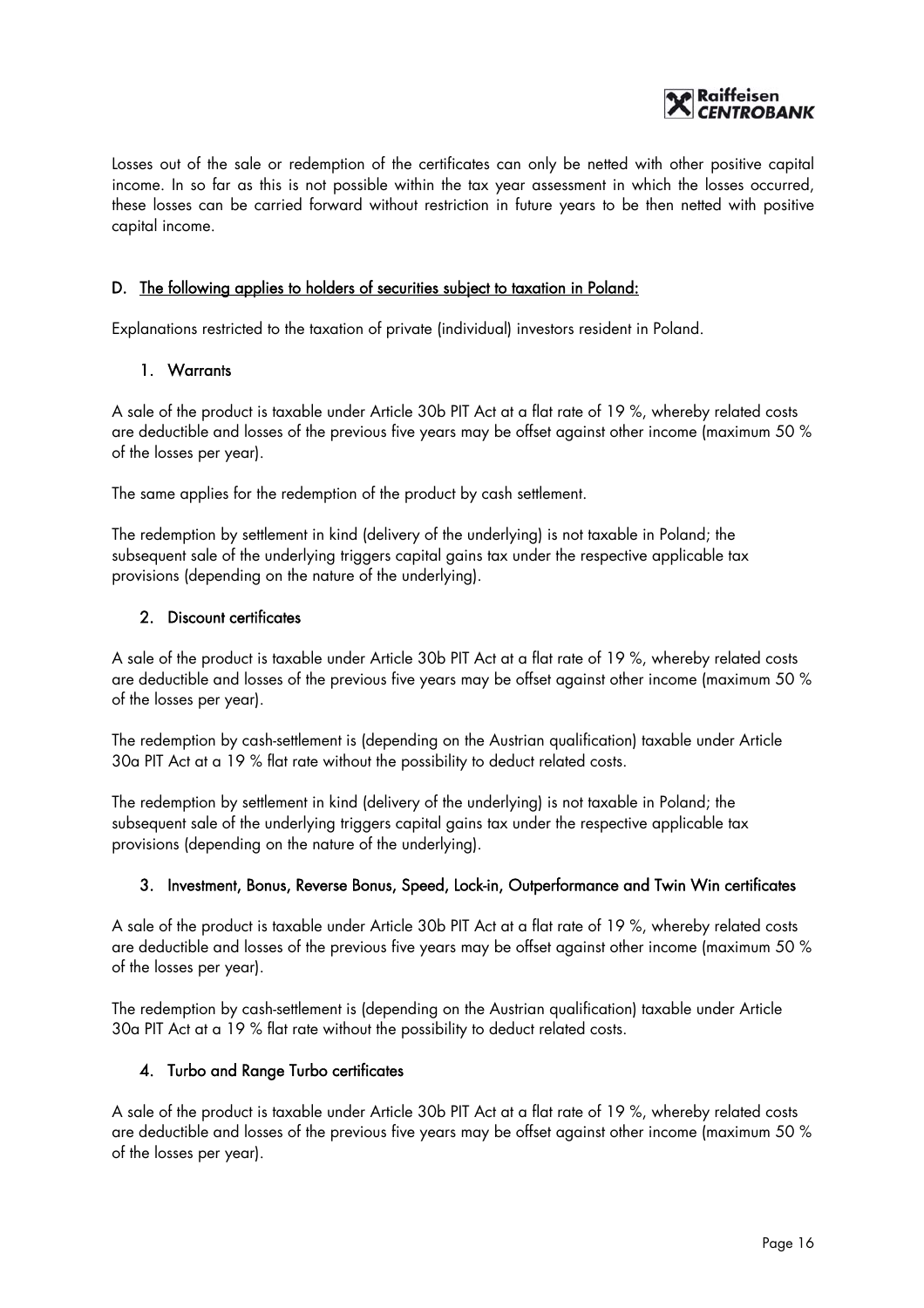

The redemption by cash-settlement is taxable at a flat rate of 19 % without the possibility to deduct related costs. Depending on the taxation in Austria, the following two cases may be distinguished: 1) leverage less than five = revenues taxed as interest in Austria: tax base = interest revenue, no deduction of related costs (Art 30a PIT Act); 2) leverage at least five = revenues taxed as capital gains in Austria: tax base = capital gains less related costs, losses of the previous five years may be offset against other income (maximum 50 % of the losses per year – Art 30b PIT Act).

# 5. Guarantee certificates

Current income is taxable under Article 30a PIT Act at a flat rate of 19 % without the possibility to deduct related costs.

A sale of the product is taxable under Article 30b PIT Act at a flat rate of 19 %, whereby related costs are deductible and losses of the previous five years may be offset against other income (maximum 50 % of the losses per year).

The redemption by cash-settlement is (depending on the Austrian qualification) taxable under Article 30a PIT Act at a 19 % flat rate without the possibility to deduct related costs.

#### 6. Reverse convertibles

Current income is taxable under Article 30a PIT Act at a flat rate of 19 % without the possibility to deduct related costs.

A sale of the product is taxable under Article 30b PIT Act at a flat rate of 19 %, whereby related costs are deductible and losses of the previous five years may be offset against other income (maximum 50 % of the losses per year).

The redemption by cash-settlement is (depending on the Austrian qualification) taxable under Article 30a PIT Act at a 19 % flat rate without the possibility to deduct related costs.

The redemption by settlement in kind (delivery of the underlying) is not taxable in Poland; the subsequent sale of the underlying (share) is taxable under Article 30b PIT Act at a flat rate of 19 % with the tax base being the capital gains less related costs.

# 7. Centrobank and Express certificates

Current income is taxable under Article 30a PIT Act at a flat rate of 19 % without the possibility to deduct related costs.

A sale of the product is taxable under Article 30b PIT Act at a flat rate of 19 %, whereby related costs are deductible and losses of the previous five years may be offset against other income (maximum 50 % of the losses per year).

The redemption by cash-settlement is (depending on the Austrian qualification) taxable under Article 30a PIT Act at a 19 % flat rate without the possibility to deduct related costs.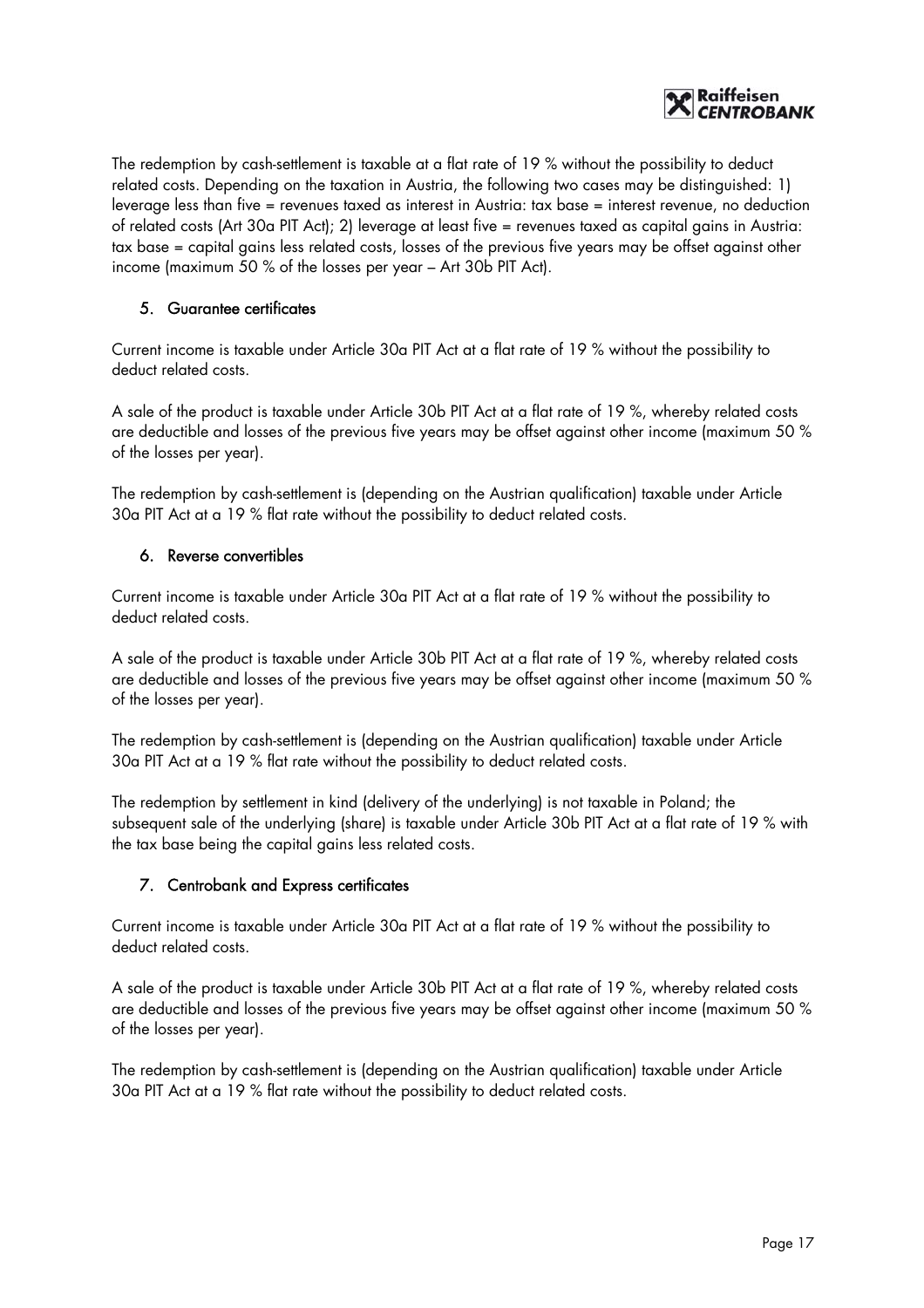

# E. The following applies to holders of securities subject to taxation in the Slovak Republic:

Explanations restricted to the taxation of private (individual) investors resident in the Slovak Republic.

#### 1. Warrants

The sale of the product or the redemption at maturity (settlement in cash or in kind) is a taxable "transaction with derivatives" under Art 8 SITA. The tax base is the capital gain less related costs, which is included in the general tax base of the Slovak investor; the applicable tax rate is 19 %. A loss from a transaction on one warrant can be offset with the profit from the transaction on another warrant under the condition that both transactions are realized within one taxation period (profit or loss is incurred). Please note that, if warrants are sold before their expiration, a loss from these transactions belongs to the bucket "transfer of options" and cannot be offset with a profit from transactions, where warrants are held until their expiration. The general condition of offsetting profit or loss from the same buckets of income must be met.

#### 2. Turbo, Range Turbo, Discount, Investment, Bonus, Speed, Lock-in, Outperformance, Twin Win and Reverse Bonus Certificates (certificates qualifying as "instruments with embedded derivatives")

a. The sale of the product or the redemption at maturity in the form of settlement in cash is a taxable "transaction with derivatives" under Art 8 SITA. The tax base is the capital gain less related costs, which is included in the general tax base of the Slovak investor; the applicable tax rate is 19 %. A loss from a transaction on one certificate can be offset with the profit from the transaction on another certificate under the condition that both transactions are realized within one taxation period (profit or loss is incurred) and belong to the same bucket of income. The general condition of offsetting profit or loss from the same buckets of income must be met.

#### b. Redemption in the form of underlying asset:

i. Underlying asset (security) has negative development:

If the underlying asset has negative development and the investor will receive at the redemption date instead of cash the relevant underlying asset which market price will be lower than the nominal value of the certificate, there are no tax implications for the investor. Upon a later sale of the underlying, the difference between the sales revenue and the nominal value of the certificate is taxable other income according to Art 8 SITA, less deductible expenses plus expenditure related to the acquisition of the certificate.

#### ii. Underlying asset (security) has positive development:

If the underlying asset has a positive development, and the investor will receive the underlying instrument instead of cash, this gain (difference between fair value of underlying asset at the moment of redemption and nominal value of certificate) will represent taxable income (Art 2 SITA). Upon a later sale of the underlying asset, the difference between the fair value of the underlying asset and the nominal value of the certificate should not be taxed twice; only the difference between the sales revenue and the fair value of the underlying asset at the moment of redemption is taxable income.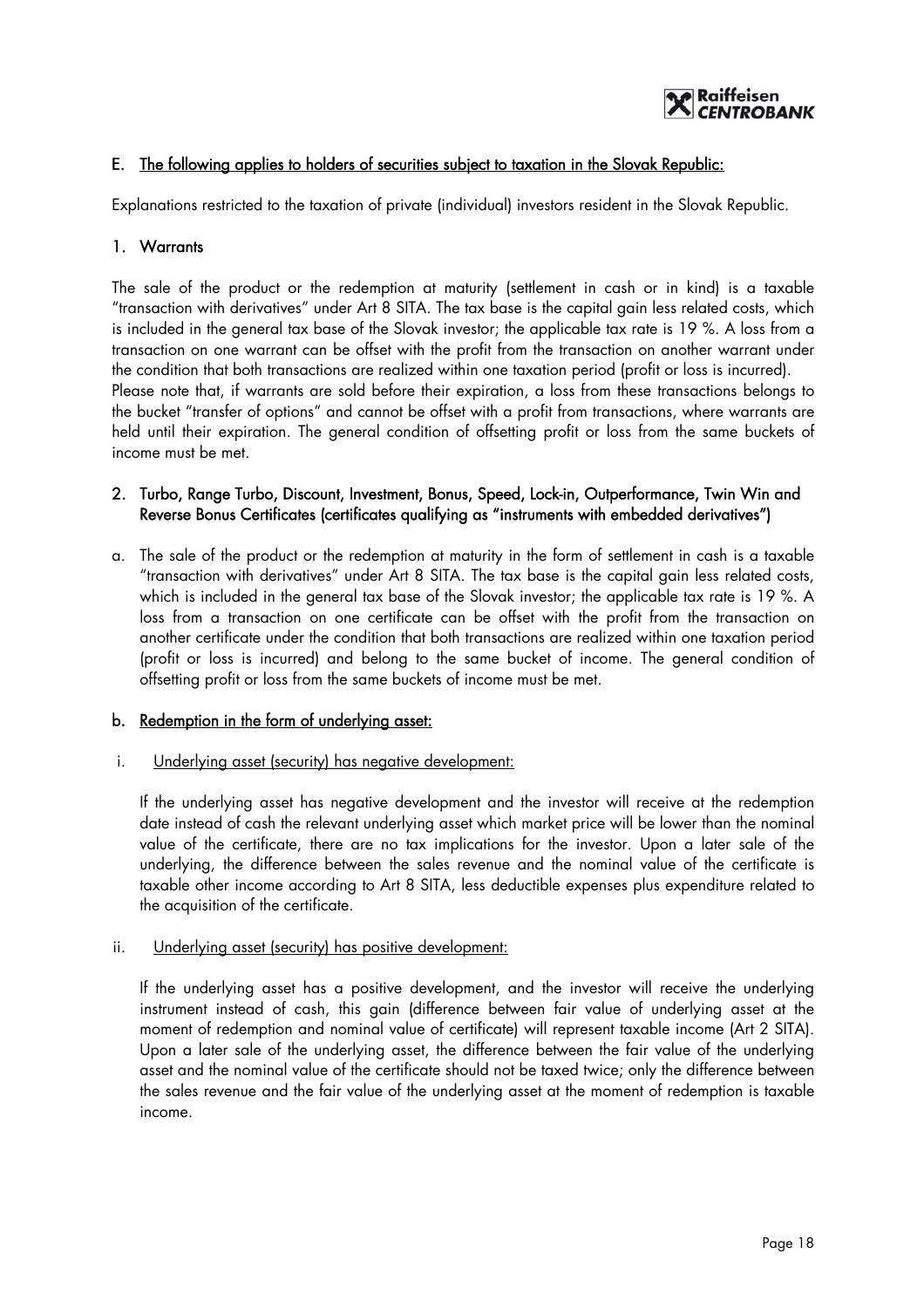

#### 3. Guarantee, Express and Centrobank Certificates

- a. Current income in the form of guaranteed coupon from guarantee certificate is taxable as interest income under Art 7 SITA at a flat tax rate of 19 %; related costs are not deductible. The interest income is included in the general tax base of the Slovak investor.
- b. Current income in the form of variable coupon from guarantee certificate provided that it is paid to the investor regularly, is taxable interest income under Art 7 SITA at a flat tax rate of 19 %; related costs are not deductible. The interest income is included in the general tax base of the Slovak investor.
- c. Current income in the form of "dividend" payments is taxable as "income from capital" under Art 7 SITA at a flat rate of 19 %; related costs are not deductible. In this case as the "dividends" investor will regularly receive do not result from his/her ownership on the registered capital of the company paying such "dividend", such "dividends" will not be tax free.
- d. The sale of the product (redemption amount and participation sum) or the redemption at maturity (settlement in cash) is a taxable "transaction with derivatives" under Art 8 SITA. The tax base is the capital gain less related costs, which is included in the general tax base of the Slovak investor; the applicable tax rate is 19 %. A loss from a transaction on one certificate can be offset with the profit from the transaction on another certificate under the condition that both transactions are realized within one taxation period (profit or loss is incurred) and belong to the same bucket of income. The general condition of offsetting profit or loss from the same buckets of income must be met.

#### 4. Reverse Convertible Bonds

Current income is taxable as interest income under Art 7 SITA at a flat tax rate of 19 %; related costs are not deductible. The interest income is included in the general tax base of the Slovak investor.

The sale of the product or the redemption at maturity (settlement in cash or in kind) is a taxable "transaction with derivatives" under Art 8 SITA. Tax base is the capital gain less related costs, which is included in the general tax base of the Slovak investor; the applicable tax rate is 19 %. A loss from a transaction on one certificate can be offset with the profit from the transaction on another certificate under the condition that both transactions are realized within one taxation period (profit or loss is incurred) and belong to the same bucket of income. The general condition of offsetting profit or loss from the same buckets of income must be met.

#### F. The following applies to holders of securities subject to taxation in Slovenia:

Explanations restricted to the taxation of private (individual) investors resident in Slovenia.

#### 1. General:

These financial instruments are not extensively traded on the Slovenian market. This information has been prepared in accordance with the current legislation and opinions of the Ministry of Finance of the Republic of Slovenia, or other competent authorities. The Securities Market Act ("SMA") of Slovenia defines in the first paragraph of Article 6 derivative financial instruments, which is only a general legal definition.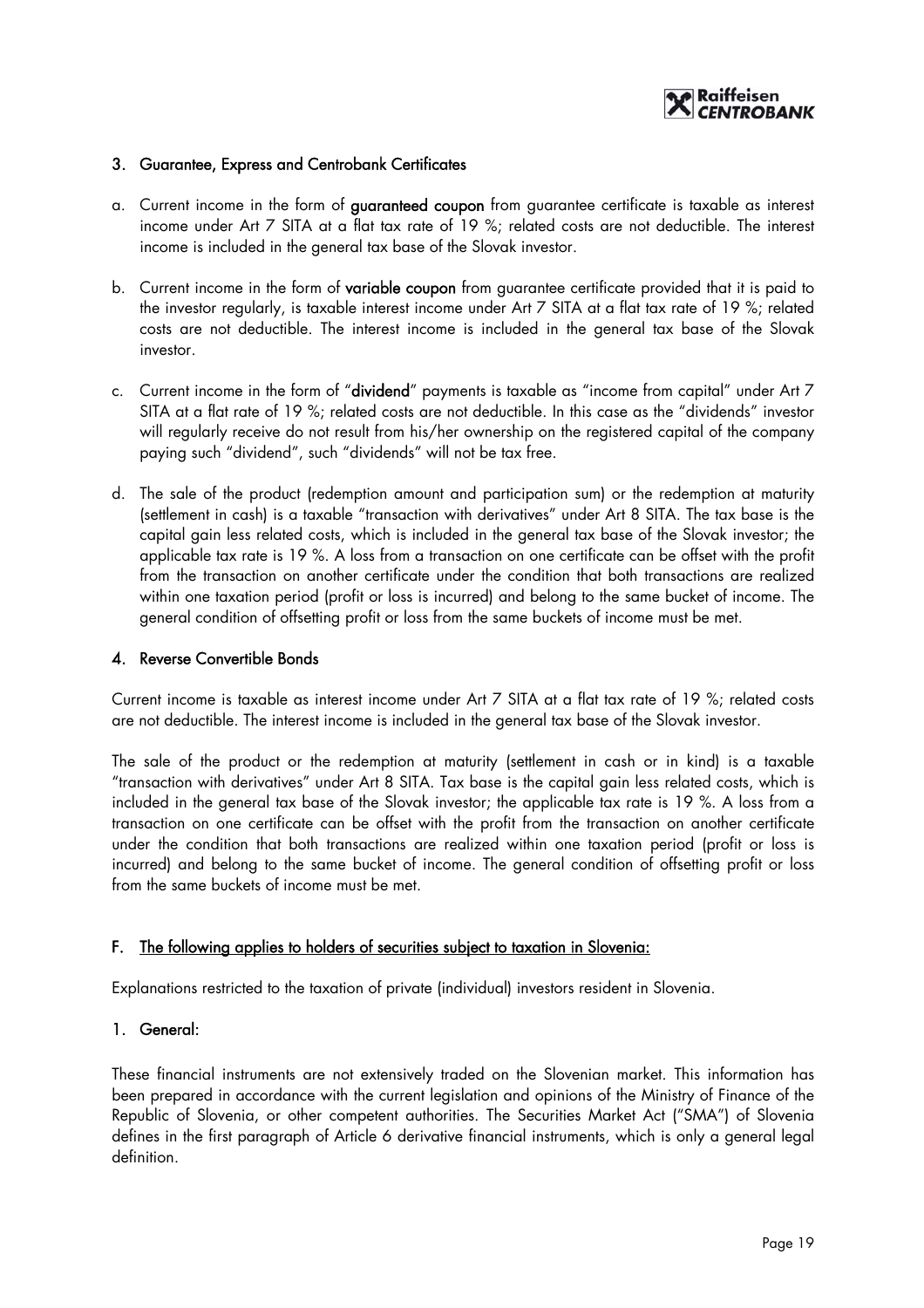

Financial instruments according to Article 6a of the SMA are:

- Securities and
- Derivative financial instruments

The explained taxation in Slovenia is the most likely taxation under the current legal situation and based on the experience made so far with the Slovenian tax authorities. As the legal situation in connection with the taxation of these structured securities is not clear, a ruling should be required from the Ministry of Finance of the Republic of Slovenia.

# 2. All products, if/as far as qualifying as "derivatives" (Warrants, Discount, Investment, Bonus, Reverse Bonus, Speed, Lock-in, Turbo, Range Turbo, Guarantee, Outperformance, Twin Win and Express Certificates, Reverse Convertibles) are taxable as follows:

If the product is qualified as "derivative financial instrument" pursuant to Art 6a of the SMA, any income from the product is treated as a tax exempt "capital gain" (Art 32 PITA).

According to the Slovene personal income tax law capital gains realised by derivative financial instruments are not subject to taxation (Article 32 of the Personal Income Tax Law).

The subsequent sale of the in kind redemption is taxable under the general Slovenian taxation rules. In the case of the underlying being a share (e.g. Reverse Convertibles), the capital gain is taxable. The taxable base is the difference between the value of a share upon disposal and the acquisition value of the share, taking into account certain expenses incurred upon acquisition or disposal of the share. The tax rate depends on the holding period of the share and amounts to 20 % for a holding period of up to five years, 15 % for a holding period from five to ten years, 10 % for a holding period from 10 to15 years and 5 % for a holding period from 15 to 20 years. Sales of shares that have been held for more than twenty years are tax exempt.

However there are following open questions:

- whether the redemption amount (when it is higher than the principal value) presents interest income due to the fact that the legal nature of certificates is debt security (no clear definition in the Slovene legislation) – especially in case when the certificate is not sold before maturity; or
- whether the redemption amount presents capital gains (either by a disposal of a debt security or derivative financial instrument), which is not subject to taxation.

# 3. All products, if/as far as qualifying as "debt securities" (Warrants, Discount, Investment, Bonus, Reverse Bonus, Speed, Lock-in, Turbo, Range Turbo, Guarantee, Outperformance, Twin Win and Express Certificates, Reverse Convertibles) are taxable as follows:

Capital gains realised by a disposal of debt securities are exempt from taxation (Article 96 of the Personal Income Tax Law).

Any current income is taxable as interest income at a flat rate of 15 %. The tax rate will amount to 20 % from the year 2008 on. Related costs are not deductible.

The subsequent sale of an in kind redemption is taxable as capital gain. The taxable base is the difference between the value of a share upon disposal and the acquisition value of the share, taking into account certain expenses incurred upon acquisition or disposal of the share. The tax rate depends on the holding period of the share and amounts to 20 % for a holding period of nil to five years, 15 % for a holding period of five to ten years, 10 % for a holding period of 10 to15 years and 5 % for a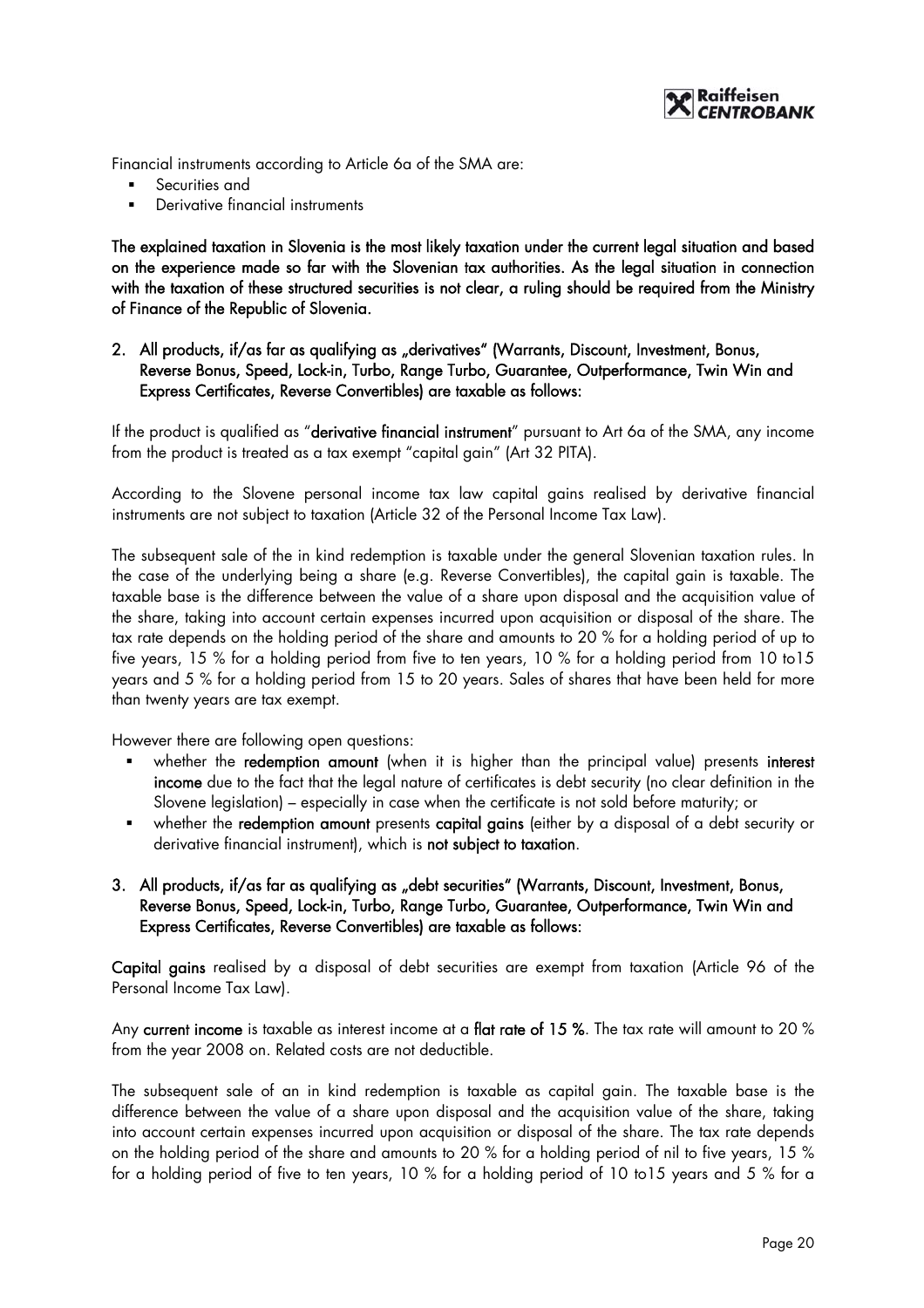

holding period of 15 to 20 years. Sales of shares that have been held for more than twenty years are taxed with 0% tax rate.

#### G. The following applies to holders of securities subject to taxation in the Czech Republic:

Explanations restricted to the taxation of private (individual) investors resident in the Czech Republic.

#### 1. Warrants

The sale of the product within six months from acquisition is taxable with the tax base being the capital gain less related costs at the progressive tax rates between 12 and 32 %. Capital gains may be set off against losses from the sale of other financial instruments (the overall loss utilization rules/restrictions apply). Sales of the product, which are taking place more than six months after the acquisition, are not taxable.

The redemption by settlement in kind is not taxable. The redemption by cash settlement is taxable with the redemption proceeds at the progressive tax rates between 12 and 32 %; acquisition costs or other related costs are not deductible. Alternatively, the investor may opt to include these proceeds into a separate tax base at a flat rate of 15 %.

The subsequent sale of the in kind redemption is not taxable if taking place at least six months after the acquisition. A sale within six months is taxable with the tax base being the capital gain less related costs at the progressive tax rate between 12 and 32 %. Capital gains may be offset against losses from the sale of other financial instruments (the overall loss utilization rules/restrictions apply).

# 2. Turbo, Range Turbo, Investment, Bonus, Speed, Lock-in, Outperformance, Twin Win and Reverse Bonus Certificates

The sale of the product within six months from acquisition is taxable with the tax base being the capital gain less related costs at the progressive tax rate between 12 and 32 %. Capital gains may be set off against losses from the sale of other financial instruments (the overall loss utilization rules/restrictions apply). Sales of the product, which are taking place more than six months after the acquisition, are not taxable.

The redemption by cash settlement is taxable with the redemption proceeds at the progressive tax rates between 12 and 32 %; acquisition costs or other related costs are not deductible. Alternatively, the investor may opt to include these proceeds into a separate tax base at a flat rate of 15 %.

# 3. Guarantee Certificates

Current income is taxable as interest at the progressive tax rate between 12 and 32 %; related costs are not deductible. Alternatively, the investor may opt to include these proceeds into a separate tax base at a flat rate of 15 %.

The sale of the product within six months from acquisition is taxable with the tax base being the capital gain less related costs at the progressive tax rates between 12 and 32 %. Capital gains may be set off against losses from the sale of other financial instruments (the overall loss utilization rules/restrictions apply). Sales of the product, which are taking place at least six months after the acquisition, are not taxable.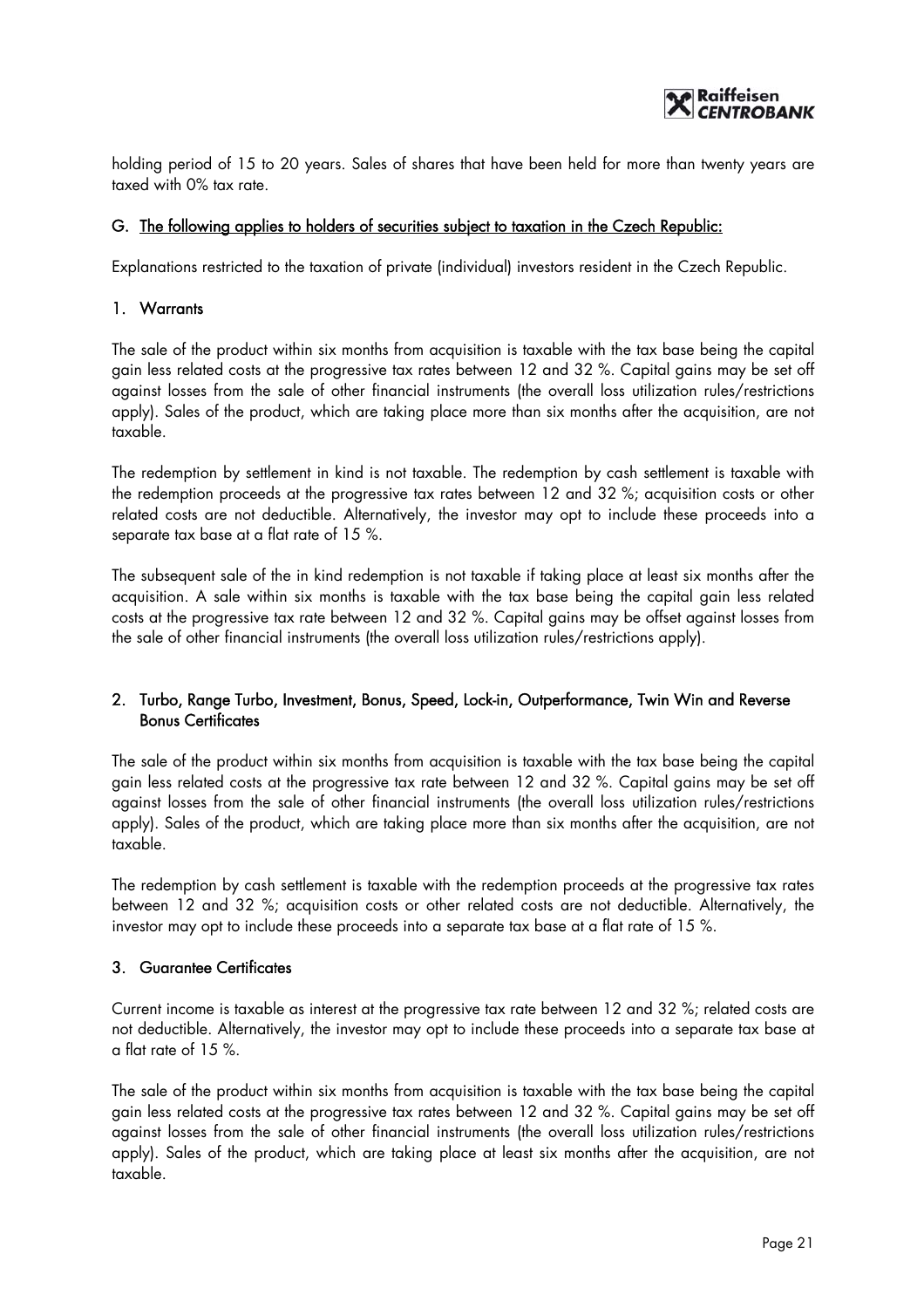

The redemption by cash settlement is taxable with the redemption proceeds at the progressive tax rates between 12 and 32 %; acquisition costs or other related costs are not deductible. Alternatively, the investor may opt to include these proceeds into a separate tax base at a flat rate of 15 %.

# 4. Reverse Convertible Bonds

Current income is taxable as interest at the progressive tax rates between 12 and 32 %; related costs are not deductible. Alternatively, the investor may opt to include these proceeds into a separate tax base at a flat rate of 15 %.

The sale of the product within six months from acquisition is taxable with the tax base being the capital gain less related costs at the progressive tax rates between 12 and 32 %. Capital gains may be set off against losses from the sale of other financial instruments (the overall loss utilization rules/restrictions apply). Sales of the product, which are taking place at least six months after the acquisition, are not taxable.

The redemption by settlement in kind is not taxable. The redemption by cash settlement is taxable with the redemption proceeds at the progressive tax rates between 12 and 32 %; acquisition costs or other related costs are not deductible. Alternatively, the investor may opt to include these proceeds into a separate tax base at a flat rate of 15 %.

The subsequent sale of the in kind redemption is not taxable if taking place at least six months after the acquisition. A sale within six months is taxable with the tax base being the capital gain less related costs at the progressive tax rates between 12 and 32 %. Capital gains may be set off against losses from the sale of other financial instruments (the overall loss utilization rules/restrictions apply).

#### 5. Discount certificates

The sale of the product within six months from acquisition is taxable with the tax base being the capital gain less related costs at the progressive tax rates between 12 and 32 %. Capital gains may be set off against losses from the sale of other financial instruments (the overall loss utilization rules/restrictions apply). Sales of the product, which are taking place at least six months after the acquisition, are not taxable.

The redemption by settlement in kind is not taxable. The redemption by cash settlement is taxable with the redemption proceeds at the progressive tax rates between 12 and 32 %; acquisition costs or other related costs are not deductible. Alternatively, the investor may opt to include these proceeds into a separate tax base at a flat rate of 15 %.

The subsequent sale of the in kind redemption is not taxable if taking place at least six months after the acquisition. A sale within six months is taxable with the tax base being the capital gain less related costs at the progressive tax rates between 12 and 32 %. Capital gains may be set off against losses from the sale of other financial instruments (the overall loss utilization rules/restrictions apply).

#### 6. Express and Centrobank certificates

Current income is taxable as interest at the progressive tax rates between 12 and 32 %; related costs are not deductible. Alternatively, the investor may opt to include these proceeds into a separate tax base at a flat rate of 15 %.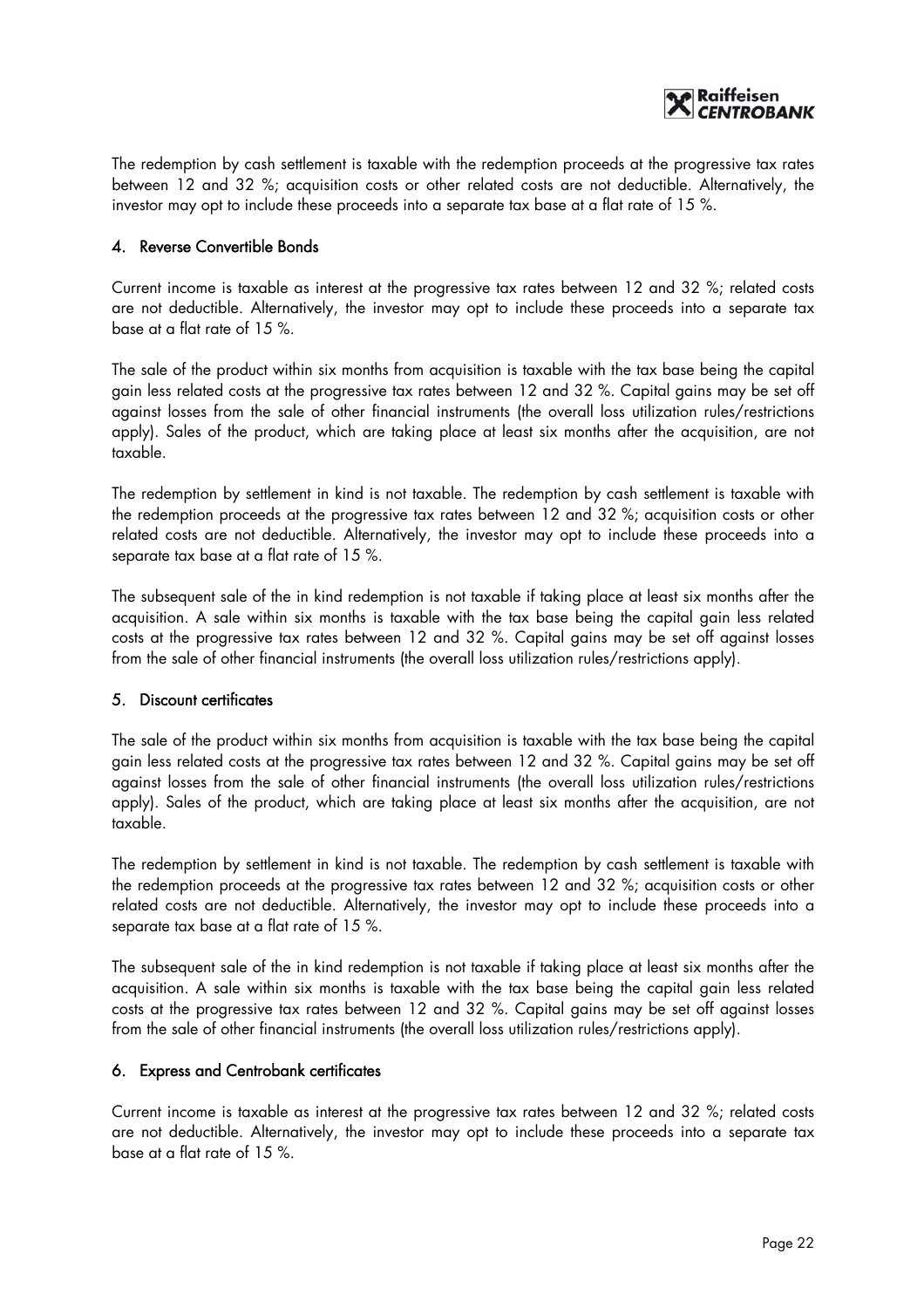

The sale of the product within six months from acquisition is taxable with the tax base being the capital gain less related costs at the progressive tax rates between 12 and 32 %. Capital gains may be set off against losses from the sale of other financial instruments (the overall loss utilization rules/restrictions apply). Sales of the product, which are taking place at least six months after the acquisition, are not taxable.

The redemption by cash settlement is taxable with the redemption proceeds at the progressive tax rates between 12 and 32 %; acquisition costs or other related costs are not deductible. Alternatively, the investor may opt to include these proceeds into a separate tax base at a flat rate of 15 %.

#### H. The following applies to holders of securities subject to taxation in Hungary:

Explanations restricted to the taxation of private (individual) investors resident in Hungary. Please note that in certain cases capital gain can also be subject to 4% health tax in addition to the 25% personal income tax.

#### 1. Warrants

Capital gains from the sale of the product are taxable at a 25 % flat rate plus 14 % health tax up to HUF 450.000. Acquisition expenses are deductible. Capital gains from the sale of a product which is traded at an EU or OECD stock exchange are taxable at a 20 % flat rate (no health tax). The same applies for the redemption of the product by cash settlement.

Exercise of a call-option by delivery of a publicly traded underlying security is not taxable. Exercise of a call-option by delivery of a non-security underlying is taxable as "other income" at progressive rates of up to 40 % (including 4 % solidarity tax) plus 11 % health tax with the tax base being the difference between the fair market value of the underlying and the exercise price and the purchase price of the call-option. Related costs are deductible. The subsequent sale of the underlying is taxable depending on the nature of the underlying.

Exercise of a put-option is taxable as "other income" at progressive rates of up to 40 % (including 4 % solidarity tax) plus 11 % health tax with the tax base being the difference between the exercise price and the fair market value of the underlying and the purchase price of the put-option. This applies on both, security and non-security underlyings. If the underlying has previously been bought in order to settle the put-option, the difference between the fair market value of the underlying security and the original purchase price of the underlying security is taxable at a 25 % flat rate plus 14 % health tax up to HUF 450.000 with the acquisition expenses being deductible. In case of an underlying security which is traded at an EU or OECD stock exchange, the 20 % flat rate (no health tax) applies. In case of a non-security underlying, the 25 % flat rate applies, but no health tax.

#### 2. Investment, Bonus, Reverse Bonus, Speed, Lock-in, Outperformance, Turbo, Range Turbo and Twin Win certificates

Capital gains from the sale of the product are taxable at a 25 % flat rate plus 14 % health tax up to HUF 450.000. Acquisition expenses are deductible. Capital gains from the sale of a product which is traded at an EU or OECD stock exchange are taxable at a 20 % flat rate (no health tax). The same applies for the redemption of the product by cash settlement.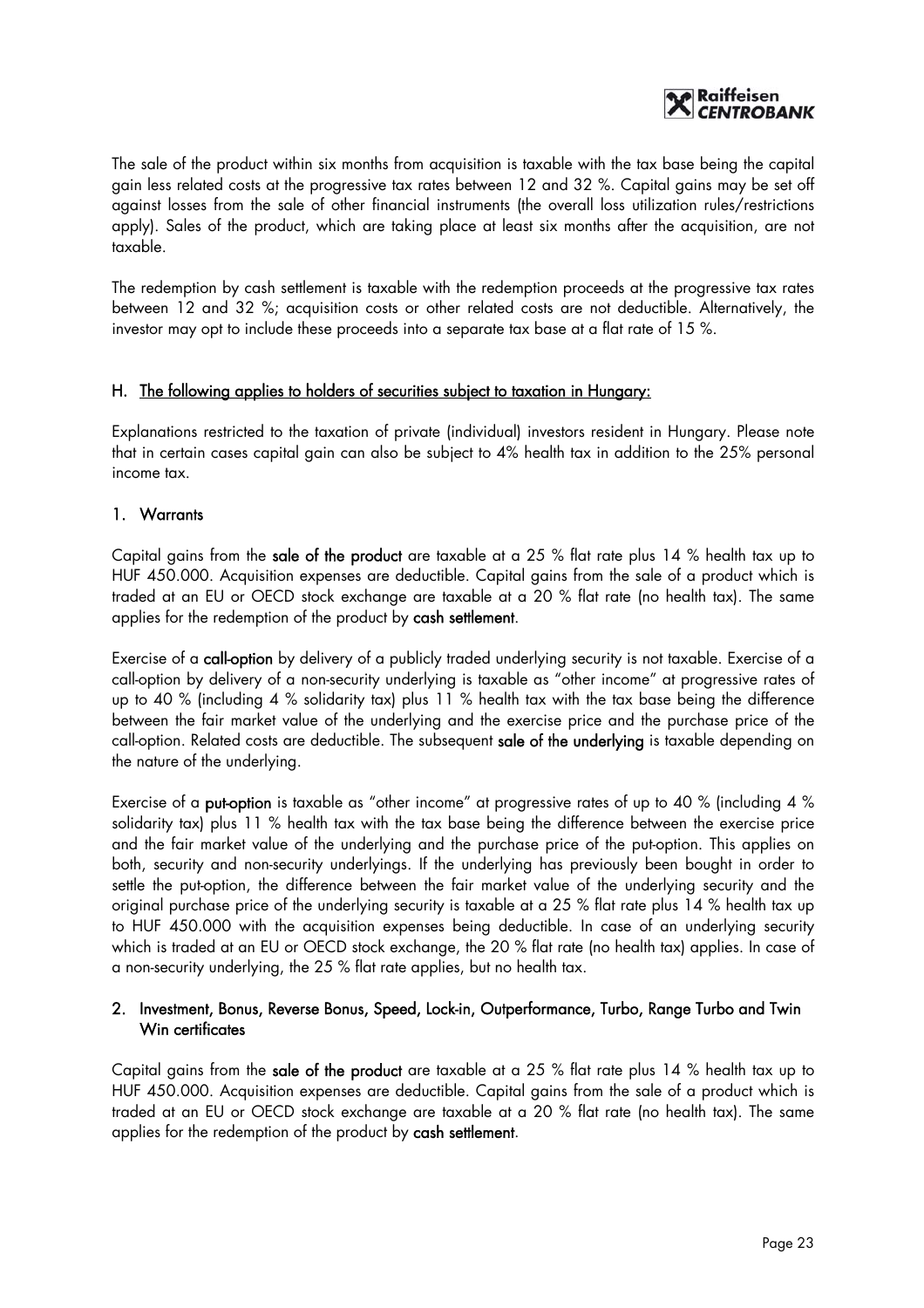

#### 3. Guarantee certificates (repayment of purchase price not guaranteed)

Current income is taxable as "other income" at progressive rates of up to 40 % (including 4 % solidarity tax) plus 11 % health tax.

Capital gains from the sale of the product are taxable at a 25 % flat rate plus 14 % health tax up to HUF 450.000. Acquisition expenses are deductible. Capital gains from the sale of a product which is traded at an EU or OECD stock exchange are taxable at a 20 % flat rate (no health tax). The same applies for the redemption of the product by cash settlement.

#### 4. Reverse convertibles

Current income is taxable as "other income" at progressive rates of up to 40 % (including 4 % solidarity tax) plus 11 % health tax.

Capital gains from the sale of the product are taxable at a 25 % flat rate plus 14 % health tax up to HUF 450.000. Acquisition expenses are deductible. Capital gains from the sale of a product which is traded at an EU or OECD stock exchange are taxable at a 20 % flat rate (no health tax). The same applies for the redemption of the product by cash settlement.

Settlement by delivery of an underlying security is not taxable. The subsequent sale of the underlying is taxable depending on the nature of the underlying.

#### 5. Discount certificates

Capital gains from the sale of the product are taxable at a 25 % flat rate plus 14 % health tax up to HUF 450.000. Acquisition expenses are deductible. Capital gains from the sale of a product which is traded at an EU or OECD stock exchange are taxable at a 20 % flat rate (no health tax). The same applies for the redemption of the product by cash settlement.

Settlement by delivery of a publicly traded underlying security is not taxable. Settlement by delivery of a non-security underlying is taxable as "other income" at progressive rates of up to 40 % (including 4 % solidarity tax) plus 11 % health tax with the tax base being the difference between the fair market value of the underlying and the exercise price and the purchase price of the call-option. Related costs are deductible.

The subsequent sale of the underlying is taxable depending on the nature of the underlying.

#### 6. Centrobank and Express certificates

Current income (not qualifying as "dividends" in Austria) is taxable as "other income" at progressive rates of up to 40 % (including 4 % solidarity tax) plus 11 % health tax.

Capital gains from the sale of the product are taxable at a 25 % flat rate plus 14 % health tax up to HUF 450.000. Acquisition expenses are deductible. Capital gains from the sale of a product which is traded at an EU or OECD stock exchange are taxable at a 20 % flat rate (no health tax). The same applies for the redemption of the product by cash settlement.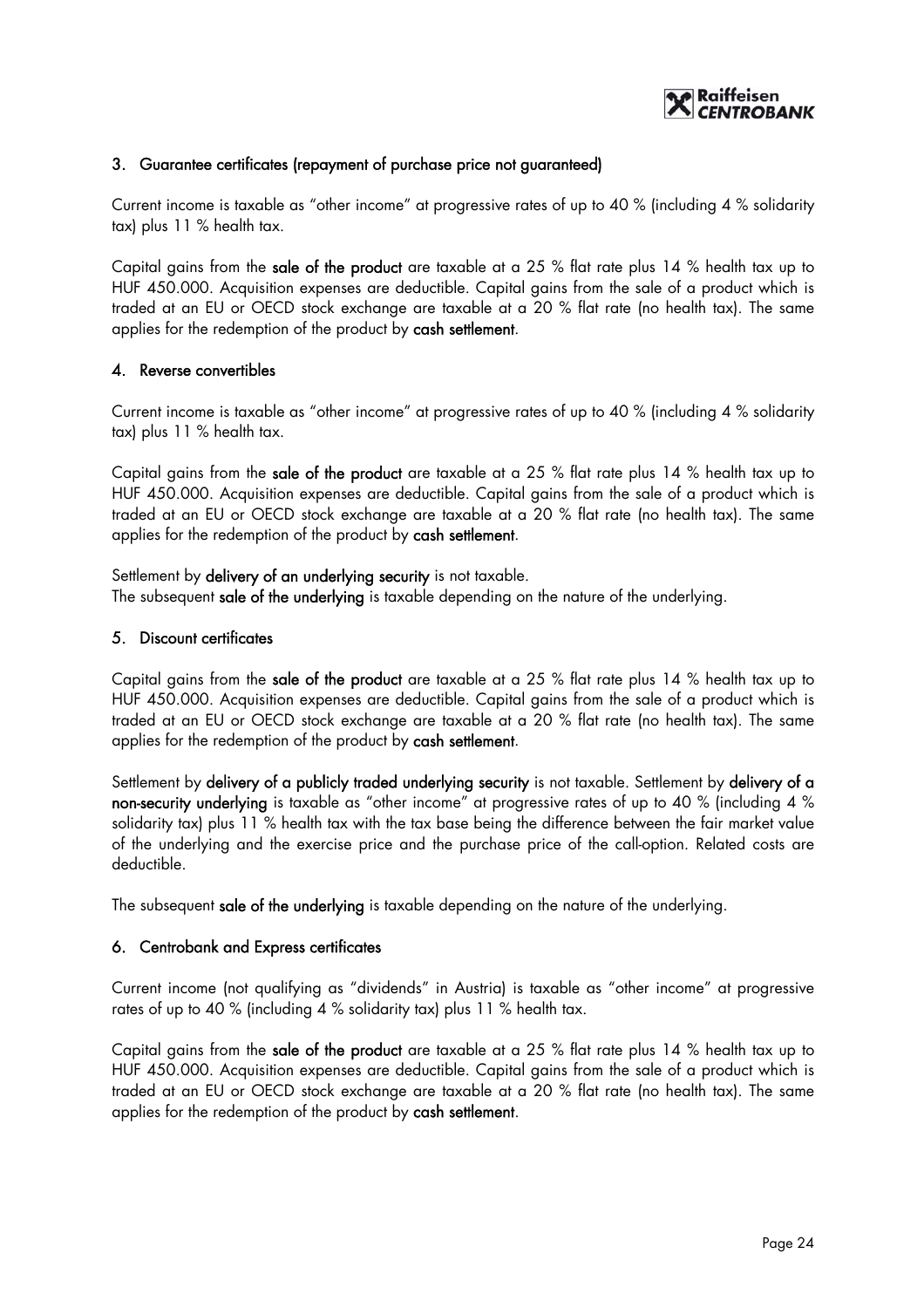

#### I. The following applies to holders of securities subject to taxation in Romania:

The below explanations are restricted to the taxation of individual non-business investors resident in the respective country and provide general information based on the legal position as per June 2007.

#### 1. General

 $\overline{a}$ 

Alternative instruments represent a new area in Romania, rarely used as compared to the classical financial instruments. Consequently, these types of financial instruments are not extensively traded on the Romanian market. The Romanian Fiscal Code does not provide a clear definition of financial instruments or investment titles. You can find reference in Title III Personal Income Tax. Thus, under the general investment title term fall any securities, investment titles at open investment funds or any other financial instrument qualified as such by the National Securities Committee, including the derivatives.

These alternative investment instruments may be assimilated to different investment titles as described in the Romanian Fiscal Code. As such, the tax treatment of these investment titles depends significantly on the category under which they can be classified.

The issues presented in this document are clear only in relation to the interest/coupon and dividend revenue. For the other income derived from these types of certificates a ruling should be required from the National Securities Committee together with the Ministry of Finance. This ruling should address the classification of the income generated by this certificate and the tax applicable thereon. Depending on the classification as a security and on the holding period the tax is either 1% or 16%.

#### 2. Warrants and Discount Certificates

The sale of the product and the redemption by cash settlement is taxable with the tax base being the capital gain less related costs at the tax rate of (i) 1 %, if the security was held for more than 365 days, and (ii) 16 %, if the security was held for less than 365 days. Losses incurred in respect of transactions with such securities (other than participation titles held in an open investment fund and shares in a nonlisted entity) can be offset against profits obtained during the same year, however if at year end the taxpayer records a net annual loss, this loss cannot be carried forward.

The redemption by settlement in kind<sup>1</sup> is not taxable. At the subsequent sale of the in kind redemption any capital gain arising will be subject to the above mentioned rules.

# 3. Turbo, Range Turbo, Investment, Bonus, Reverse Bonus, Speed, Lock-In, Outperformance and Twin Win Certificates

The sale of the product and the redemption by cash settlement is taxable with the tax base being the capital gain less related costs at the tax rate of (i) 1 %, if the security was held for more than 365 days, and (ii) 16 %, if the security was held for less than 365 days. Losses incurred in respect of transactions with such securities (other than participation titles held in an open investment fund and shares in a nonlisted entity) can be offset against profits obtained during the same year, however if at year end the taxpayer records a net annual loss, this loss cannot be carried forward.

 $1$  By settlement in-kind we understand the receipt of the underlying instrument.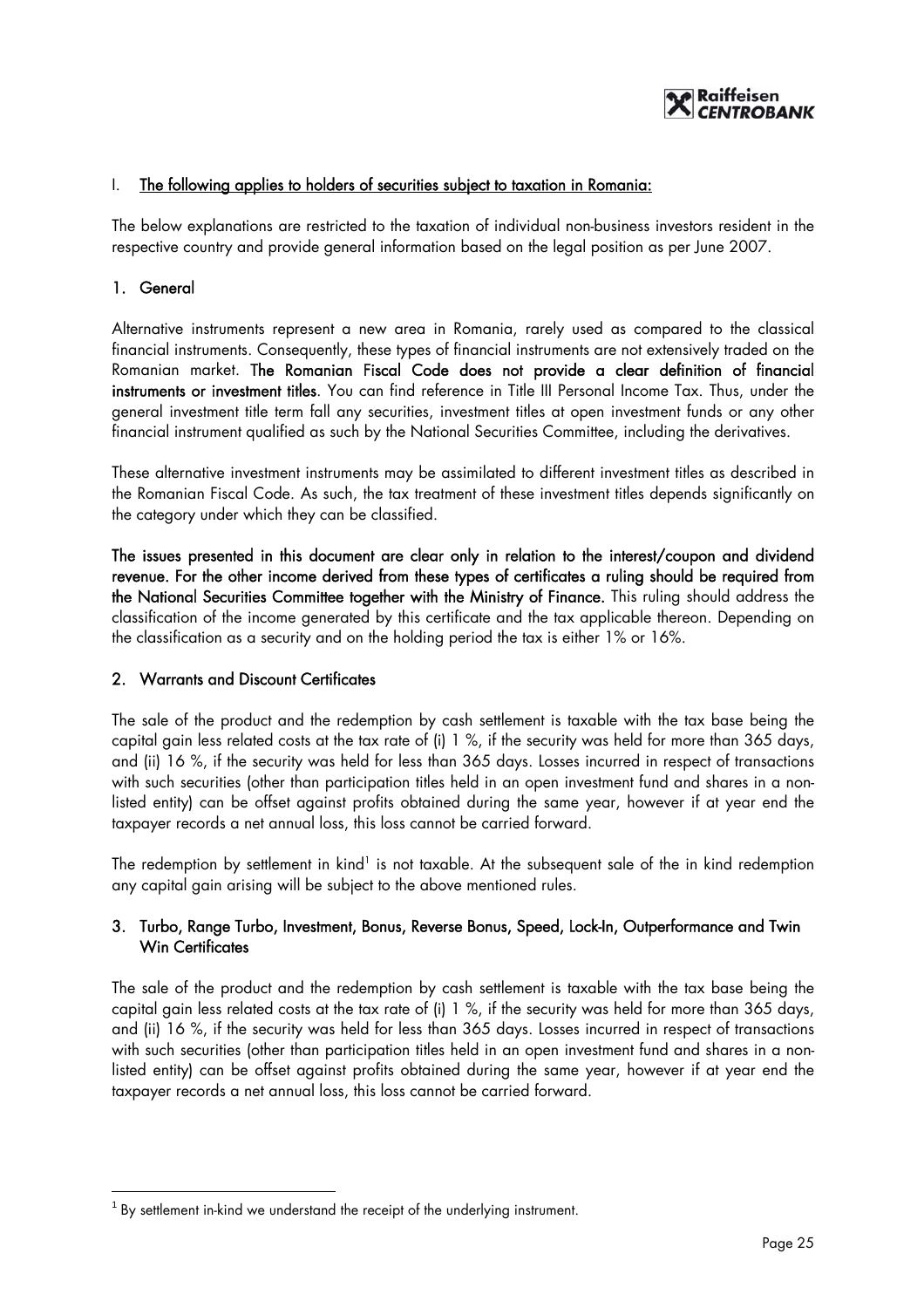

#### 4. Centrobank and Express Certificates

The sale of the product and the redemption by cash settlement is taxable with the tax base being the capital gain less related costs at the tax rate of (i) 1 %, if the security was held for more than 365 days, and (ii) 16 %, if the security was held for less than 365 days. Losses incurred in respect of transactions with such securities (other than participation titles held in an open investment fund and shares in a nonlisted entity) can be offset against profits obtained during the same year, however if at year end the taxpayer records a net annual loss, this loss cannot be carried forward.

Interest income (coupon) is taxable starting  $1<sup>st</sup>$  January, 2007 at 16 % rate applied to the gross amount (no deduction of related costs).

Dividend income is taxable at 16 % rate applied to the gross amount (no deduction of related costs).

#### 5. Reverse Convertibles

The sale of the product and the redemption by cash settlement is taxable with the tax base being the capital gain less related costs at the tax rate of (i) 1 %, if the security was held for more than 365 days, and (ii) 16 %, if the security was held for less than 365 days. Losses incurred in respect of transactions with such securities (other than participation titles held in an open investment fund and shares in a nonlisted entity) can be offset against profits obtained during the same year, however if at year end the taxpayer records a net annual loss, this loss cannot be carried forward.

Interest income (coupon) is taxable starting 1<sup>st</sup> January, 2007 at 16 % rate applied to the gross amount (no deduction of related costs).

#### 6. Guarantee Certificates

The sale of the product, the redemption by cash settlement and the payout of a participation amount upon maturity is taxable with the tax base being the capital gain less related costs at the tax rate of (i) 1 %, if the security was held for more than 365 days, and (ii) 16 %, if the security was held for less than 365 days. Losses incurred in respect of transactions with such securities (other than participation titles held in an open investment fund and shares in a non-listed entity) can be offset against profits obtained during the same year, however if at year end the taxpayer records a net annual loss, this loss cannot be carried forward.

Interest income (coupon) is taxable starting 1<sup>st</sup> January, 2007 at 16 % rate applied to the gross amount (no deduction of related costs).

#### § 19. Increases; Repurchase

- 1. The issuer has the right to issue additional structured securities with the same features (if applicable, up to the start of the exercise period) so that these form a uniform issue together with the respective structured securities and increase the number. In such case, the term "structured securities" comprises any additional structured securities issued.
- 2. The issuer has the right to repurchase the structured securities at any time through the exchange or in over the counter. The issuer is not under the obligation to inform the holder of structured securities of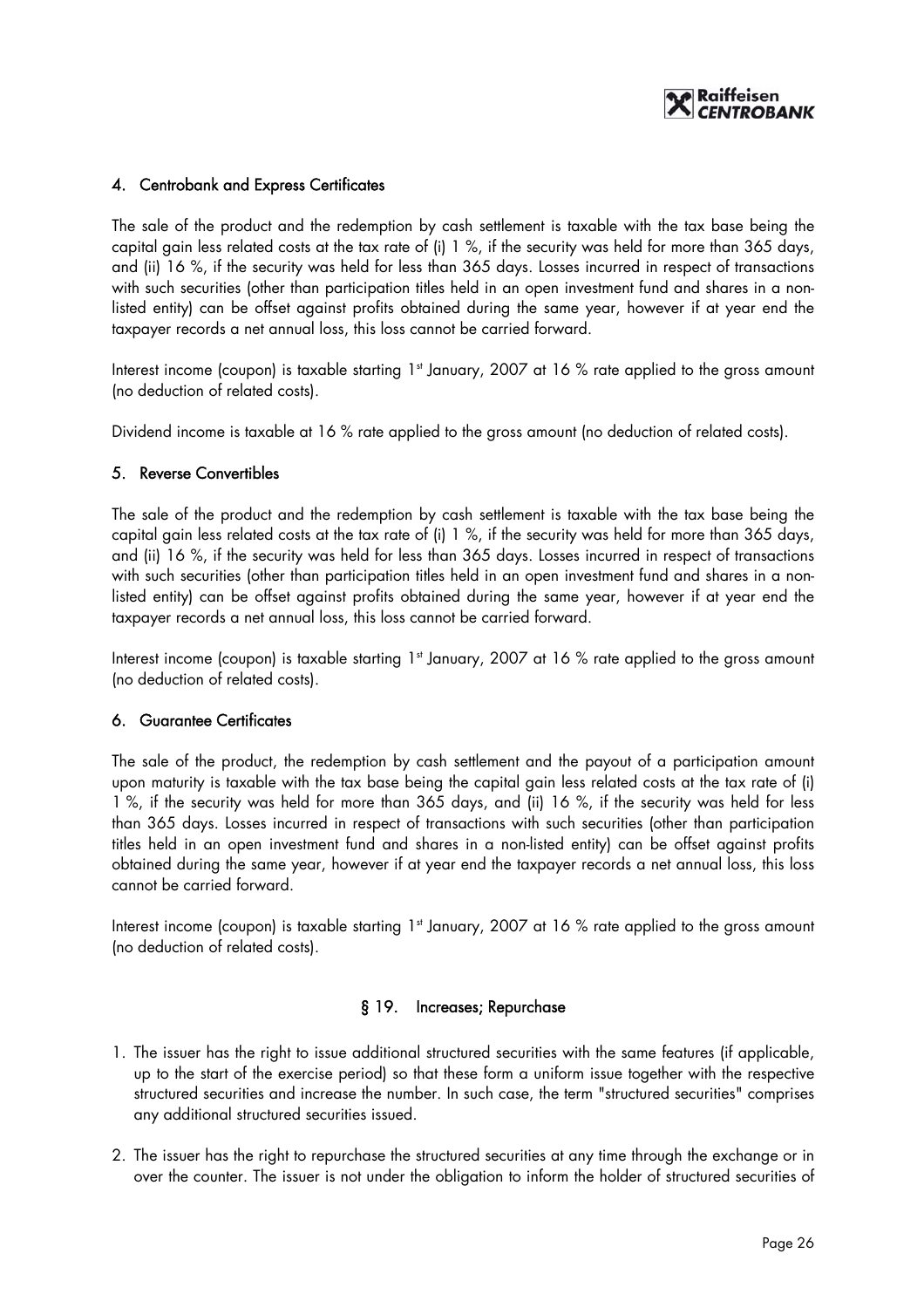

any such action. The issuer has the right to render the structured securities bought back worthless, to hold or resell them or use them in any other manner.

#### § 20. Paying Agent, Application Agent and/or Warrants Agent

- 1. The paying agent, application agent and/or warrants agent (for warrants) is Raiffeisen Centrobank AG. The crediting of payments to the holder shall be done by the respective custodian bank of the securities holder.
- 2. The issuer shall have the right to name additional paying agents and warrants agents and to revoke their appointment. Appointments and revocations shall be disclosed pursuant to § 23 par. 1.a.
- 3. The paying agents and warrants agents shall act in this function solely as parties commissioned by the issuer and their relationship with the holders of warrants shall not be one of contractor or trustee.
- 4. The paying agents, application agents and warrants agent shall only be liable for any representations made or omitted, declarations accepted or actions taken or not taken to the extent they do not violate the due diligence and prudence principles of a proper merchant.

#### § 21. Substitution of the Issuer

- 1. Any other company may enter into all of the obligations of the issuer imposed by these securities contingent on par. 2 at any time during the life of the structured securities after this has been announced by the issuer pursuant to § 23 par. 1.a. In the event of such takeover, the company taking over (hereinafter "new issuer") will legally succeed the issuer and replace it, and shall have the right to exercise all rights and obligations of the issuer arising from the structured securities with the same effect as if the new issuer had been named the issuer in these Securities Terms; the issuer (and in the event of a repeated application of § 21, any further new issuers) is thus released from the obligations under these Securities Terms and from liability as debtor under the structured securities. In the event of such a takeover, the term "issuer" shall designate in all provisions of these Securities Terms (except in these § 21) the new issuer.
- 2. Such a takeover shall be permissible if
	- a. the new issuer has undertaken to hold all holders of structured securities harmless with respect to any taxes, charges, prolongations or official duties that may be imposed in connection with such a takeover;
	- b. the issuer (called guarantor in this function) unconditionally and irrevocably guarantees the fulfilment of all payment obligations to be assumed by the new issuer vis-à-vis the holders of structured securities and discloses the text of this guarantee pursuant to § 23 par. 1.a;
	- c. the new issuer has all government authorizations, permits, approvals and concessions required in those countries in which the new issuer has its registered office or according to whose laws the company has been established.
- 3. After the issuer has been replaced by the new issuer, the provisions of § 21 shall apply again.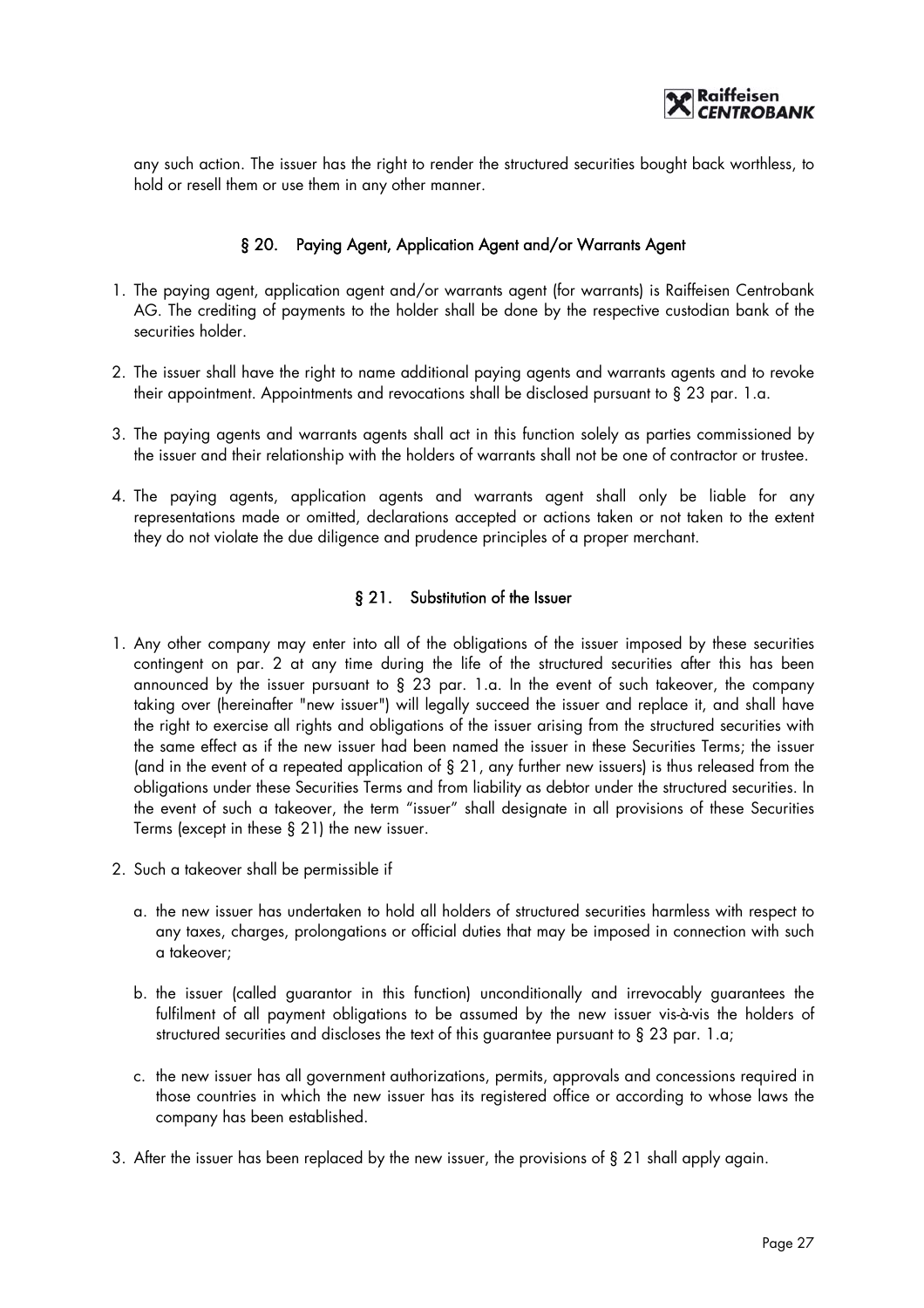

# § 22. Exchange Listing

At present, the issuer plans to apply to trading for the securities on the Second Regulated Market of Wiener Börse, on the Regulated Unofficial Market (EUWAX) of the Stuttgart Stock Exchange and on a regulated market in the EU member states of Hungary, Poland, Slovenia, Slovakia, the Czech Republic and Romania. (see FT, line 55).

#### § 23. Publications

- 1. All announcements relating to the structured securities shall be made as follows: In those cases in which
	- a. a reference is made to § 23 par. 1.a., announcements concerning structured securities described herein will be made in accordance with the law in the Official Gazette "Amtsblatt der Wiener Zeitung". Should this newspaper discontinue publication, it shall be replaced by the daily newspaper serving as medium for official announcements. A special notification of each individual holder of a structured security shall not be required.
	- b. a reference is made to § 23 par. 1.b., announcements concerning structured securities described herein will be made by deposit with the Austrian Financial Market Authority and simultaneously publication on the website of the issuer (http://www.rcb.at/).
- 2. Unless otherwise stipulated in these Securities Terms, such announcements shall only serve for information purposes and do not constitute any pre-condition for effectiveness.

# § 24. Statute of Limitation

The right to claim payment of capital due shall expire after thirty years as of the due date; claims to payments of interest shall expire after three years as of the due date.

# § 25. Obligation to Prepare a Listing Prospectus for Public Offerings

The structured securities are offered to the public in Austria, Germany, Hungary, Poland, Slovenia, Slovakia, the Czech Republic and Romania (see FT, line 55). They are issued in the form of a continuous issue. A base prospectus has been prepared in Austria pursuant to Art 7 par 4, fig. 1 of EU Regulation 809/2004. This base prospectus has been notified to

- the Federal Financial Supervisory Authority in Germany, Bundesanstalt für Finanzdienstleistungsaufsicht ("BaFin") for Germany,
- the Polish Securities and Exchange Commission (KPWiG Komisja Papierów Wartosciowych i Giełd) for Poland,
- the National Bank of Slovakia "NBS" (and UFT, Financial Market Authority of the Slovak Republic) for Slovakia,
- the Securities Market Agency (SMA) for Slovenia,
- **•** the Czech Securities Commission (CSC) for the Czech Rep. and
- **the Hungarian Financial Supervisory Authority (HFSA) for Hungary.**
- **the Romanian National Securities Commission (CNVM) for Romania.**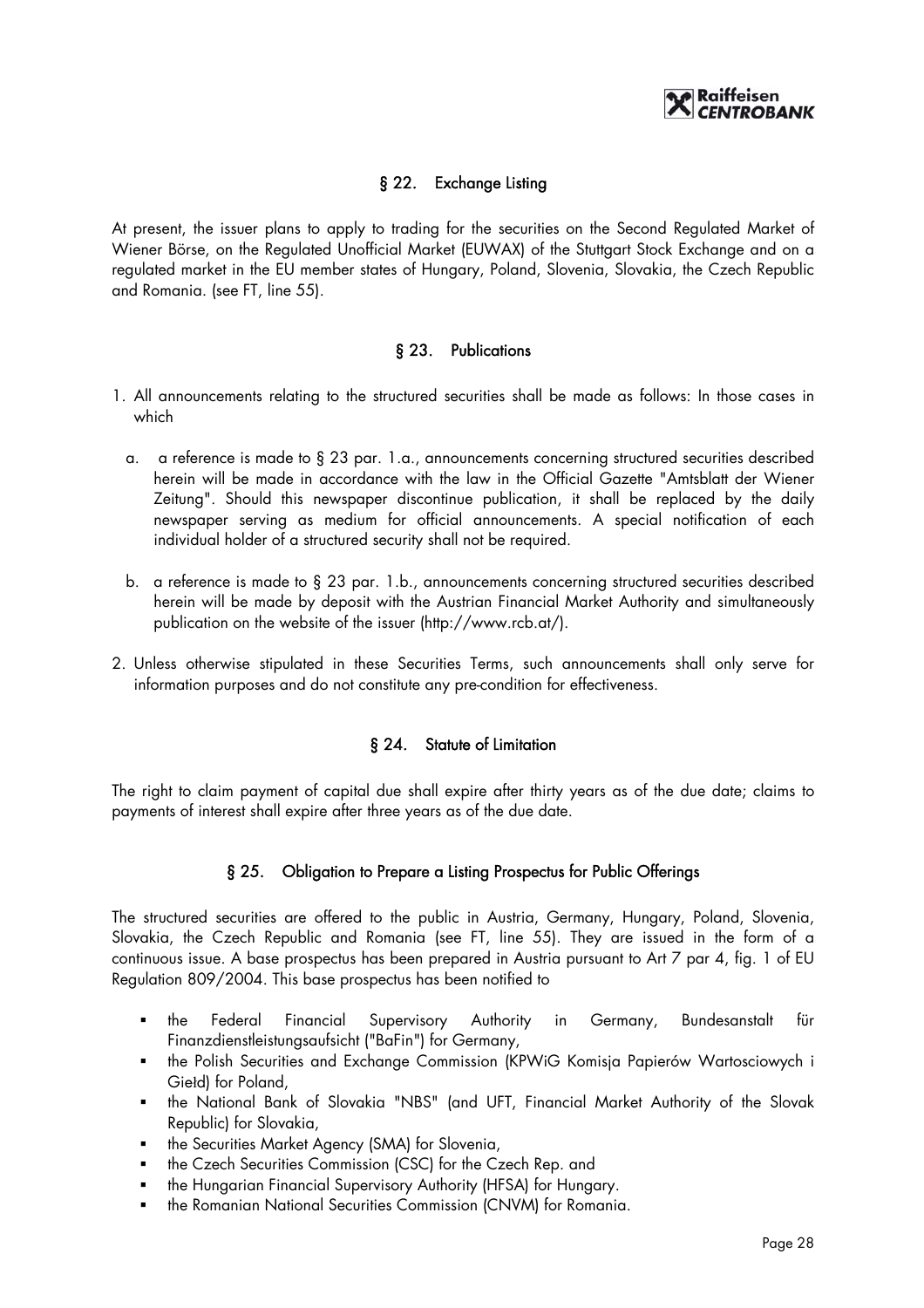

# § 26. Liability

The issuer will be fully liable with its entire assets for all obligations from the issuance of structured securities.

#### § 27. Exclusion of Liability

The issuer does not assume any liability for the correctness, completeness, continuity and continuous calculation of the prices of the underlying instruments by the relevant exchanges or price-fixing entities (see FT, line 44).

#### § 28. Applicable Law, Jurisdiction and Place of Performance

- 1. The form and content of structured securities as well as all rights and obligations arising under the matters covered by these terms are governed in all respects by Austrian law.
- 2. Place of performance and jurisdiction is Vienna; nonetheless, the issuer retains the right to file a lawsuit with any other competent court.

#### § 29. Severability Clause

Should any of the individual provisions of this Agreement become invalid or unenforceable, this shall not affect the validity or executability of the remaining provisions. The invalid or unenforceable provisions shall be replaced by such provisions that come as close as possible to the intent of the provisions of these Terms.

#### § 30. Final Provisions

- 1. The issuer has the right to change or supplement the following without having to obtain the consent of the holders of the structured securities:
	- a. obvious typing or calculation errors or other obvious errors as well as
	- b. any contradictory provisions or provisions containing omissions.

The cases mentioned under b) only permit such changes or supplements that are acceptable to the holders of the structured securities while taking into account the interests of the issuer, i.e., do not substantially worsen the financial situation of the holders of structured securities. Changes and supplements to these Securities Terms are announced immediately in accordance with § 23 par. 1.b.

2. Definitions, calculations and other decisions by the issuer are binding for all parties involved unless there is an obvious mistake.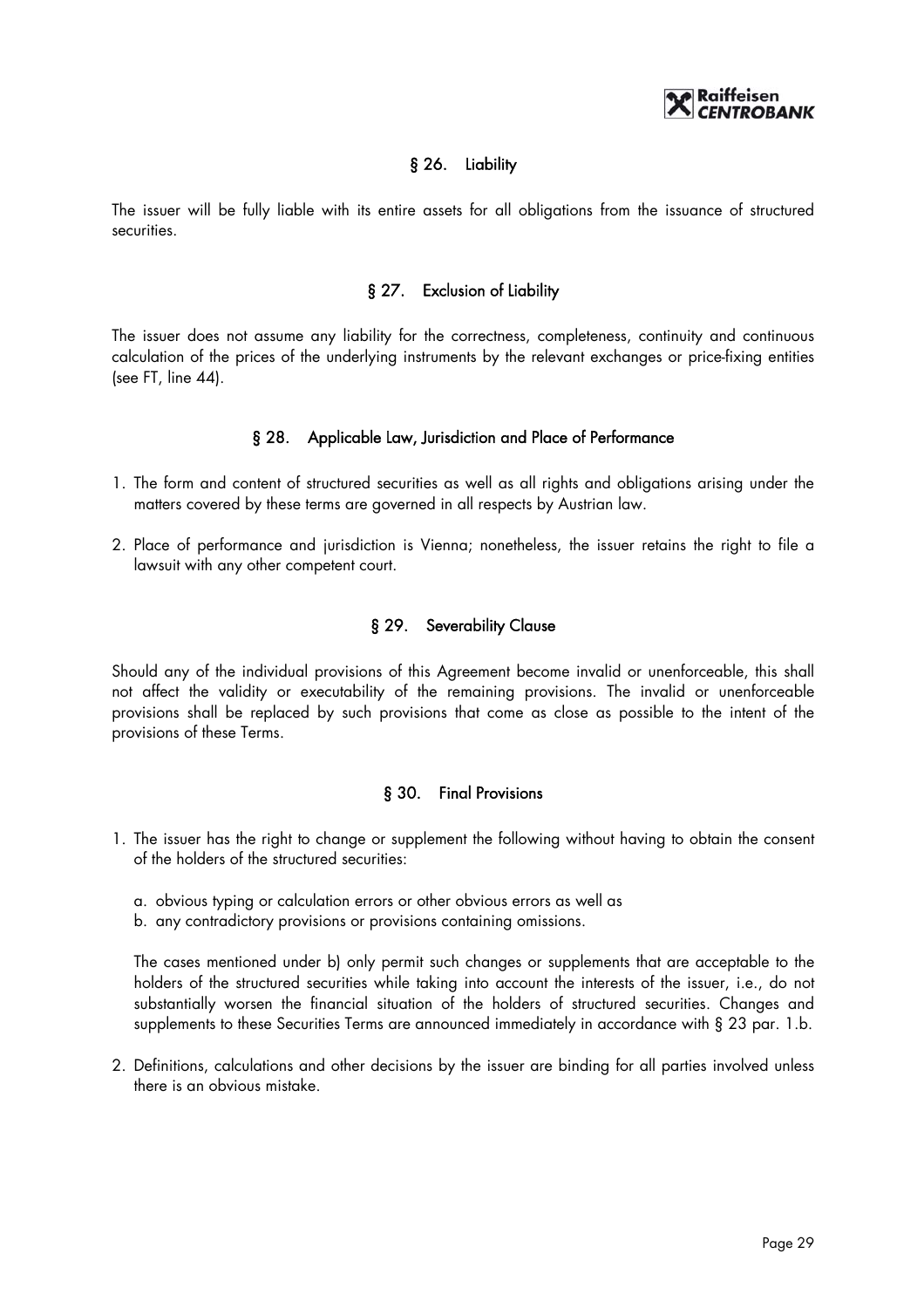

3. All taxes, fees and other duties falling due in connection with the redemption of the structured securities shall be borne and paid by the holders of the structured securities.

Vienna, 19 November 2007